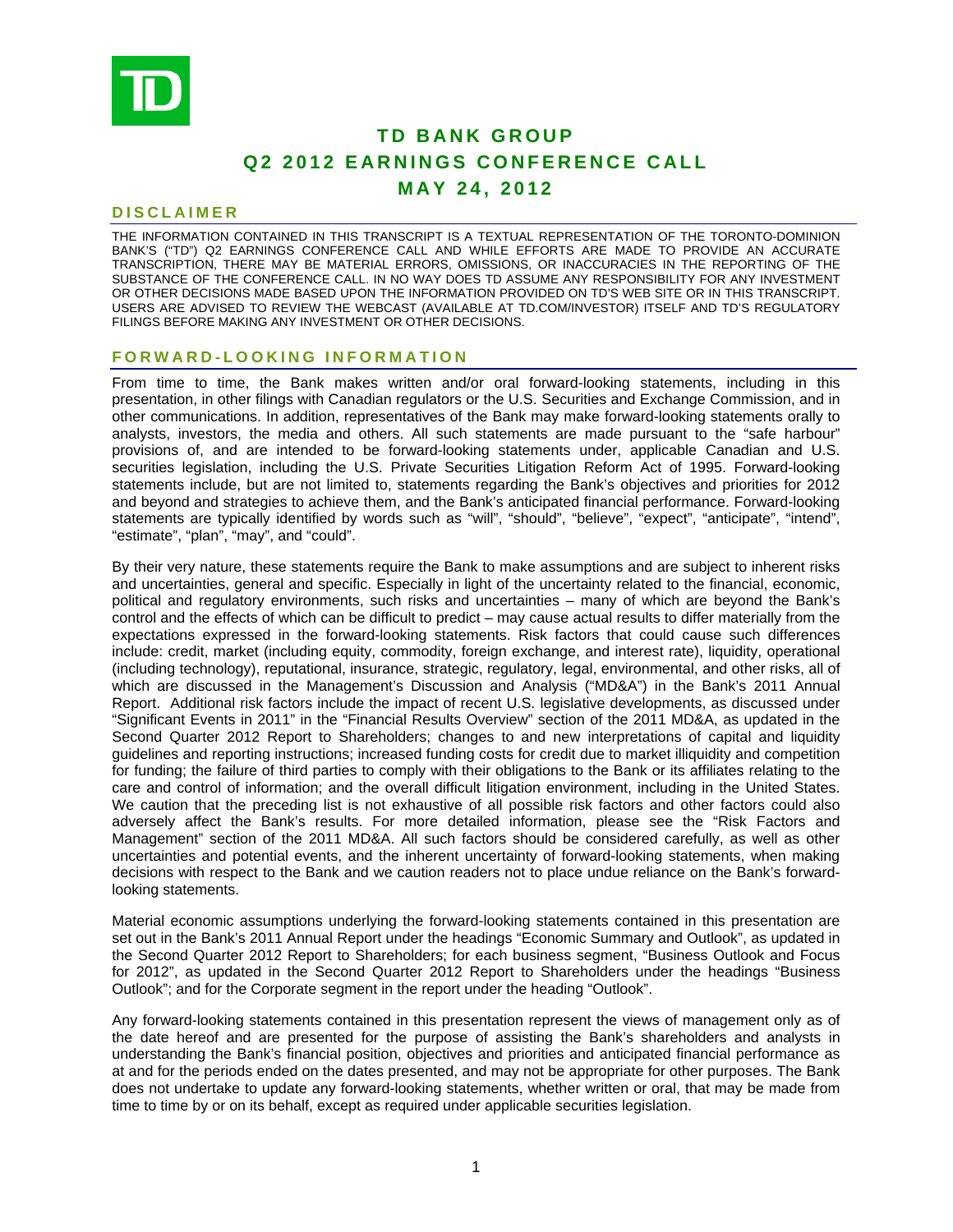# **CORPORATE PARTICIPANTS**

**Ed Clark**  *TD Bank Group – Group President & CEO* 

**Colleen Johnston**  *TD Bank Group – CFO & Group Head, Finance* 

**Mark Chauvin**  *TD Bank Group – Group Head & Chief Risk Officer* 

**Tim Hockey**  *TD Bank Group – Group Head, Canadian Banking, Auto Finance, and Credits Cards* 

**Bharat Masrani**  *TD Bank Group – Group Head, US P&C Banking* 

**Bob Dorrance**  *TD Bank Group – Group Head, Wholesale Banking* 

**Mike Pedersen**  *TD Bank Group – Group Head, Wealth Management, Insurance, and Corporate Shared Services* 

**Rudy Sankovic**  *TD Bank Group – SVP, Investor Relations* 

# **CONFERENCE CALL PARTICIPANTS**

**John Reucassel**  *BMO Capital Markets - Analyst* 

**Michael Goldberg**  *Desjardins Securities - Analyst* 

**Jason Bilodeau**  *TD Securities - Analyst* 

**John Aiken**  *Barclays Capital – Analyst* 

**Steve Theriault**  *Merrill Lynch Canada - Analyst* 

**Robert Sedran**  *CIBC - Analyst* 

**Brad Smith**  *Stonecap Securities - Analyst* 

**Peter Routledge**  *National Bank Financial - Analyst* 

**Gabriel Dechaine**  *Credit Suisse - Analyst* 

**Sumit Malhotra**  *Macquarie Capital Markets - Analyst* 

**Mario Mendonca**  *Canaccord Genuity - Analyst* 

**Darko Mihelic**  *Cormark Securities - Analyst*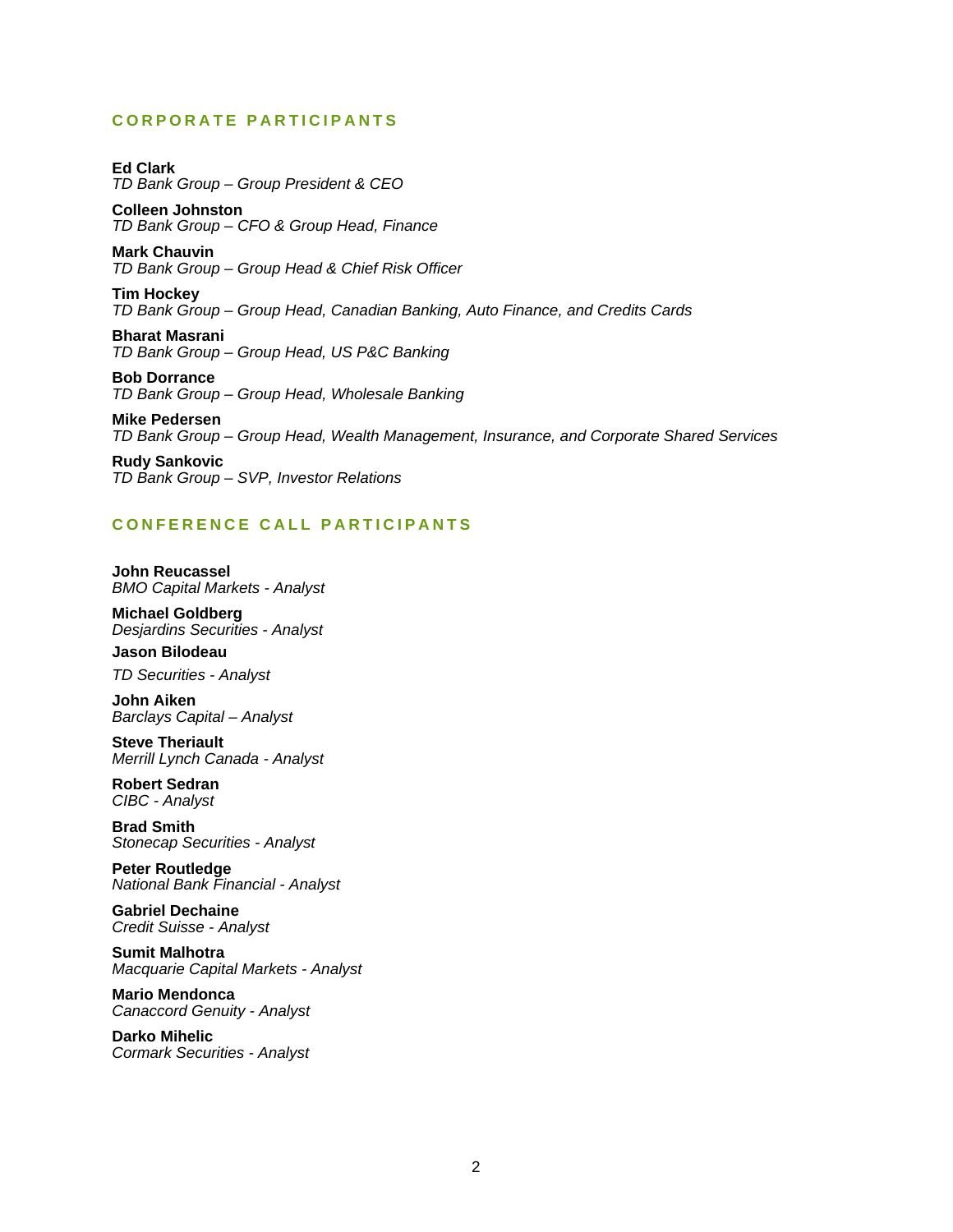# **PRESENTATION**

### **Rudy Sankovic – TD Bank Group - SVP, Investor Relations**

Good afternoon and welcome to TD Bank Group's second quarter 2012 investor presentation. My name is Rudy Sankovic and I'm the Head of Investor Relations for the bank.

We'll begin today's presentation with remarks from Ed Clark, the bank's CEO, after which Colleen Johnston, the bank's CFO, will present our second quarter operating results. Mark Chauvin, Chief Risk Officer, will then offer comments on credit quality, after which we will entertain questions from those present and from prequalified analysts and investors on the phone.

Also here today to answer your questions are Bob Dorrance, Group Head, Wholesale Banking; Tim Hockey, Group Head, Canadian Banking, Auto Finance, and Credit Cards; Bharat Masrani, Group Head, US P&C Banking; and Mike Pedersen, Group Head, Wealth Management, Insurance, and Corporate Shared Services.

Please turn to slide two. At this time, I'd like to caution our listeners that this presentation contains forward-looking statements and there are risks that actual results could differ materially from what is discussed. Any forward-looking statements contained in this presentation represent the views of management and are presented for the purposes of assisting the bank's shareholders and analysts in understanding the bank's financial position, objectives, and priorities and anticipated financial performance, and may not be appropriate for any other purposes.

Certain material factors or assumptions were applied in making these forward-looking statements. For additional information on these factors and assumptions, please see our Q2 2012 MD&A and 2011 Annual Report available on Td.com.

With that, let me turn the presentation over to Ed.

### **Ed Clark – TD Bank Group – Group President & CEO**

Good afternoon. Thank you, Rudy. And thank you all for joining us today. Colleen's going to be up shortly to talk about our second quarter results in detail, but I'd like to start by sharing a few thoughts on the quarter and tell you a little bit more about how I feel about the rest of the year.

Now, this was another very strong quarter for TD, with adjusted earnings per share growth of 12 percent versus the second quarter last year. Our retail business generated record adjusted earnings of \$1.6 billion, up 14 percent from a year earlier.

Our Canadian Personal and Commercial operation performed very well, delivering 14 percent adjusted earnings growth despite the low rate environment and slowing personal loan growth. Our U.S. Personal and Commercial bank, Wealth, and Insurance businesses all delivered record results. Our Wholesale banking results were in line with our expectations, despite difficult markets late in the quarter.

Together with our robust performance in the first quarter, the second quarter's strong performance has produced impressive results for the first half of 2012, with adjusted earnings of \$3.5 billion and adjusted EPS of \$3.68. We expect similar adjusted earnings and EPS numbers in the second half, which implies a lower growth rate for the balance of the year. We continue to work hard to stay in the 7 to 10 percent earnings growth increase that we've indicated before, despite increasing headwinds.

So, let's look at each segment. Our Canadian personal and commercial bank expects to deliver good results in the second half of the year, driven by positive operating leverage, solid volume growth, stable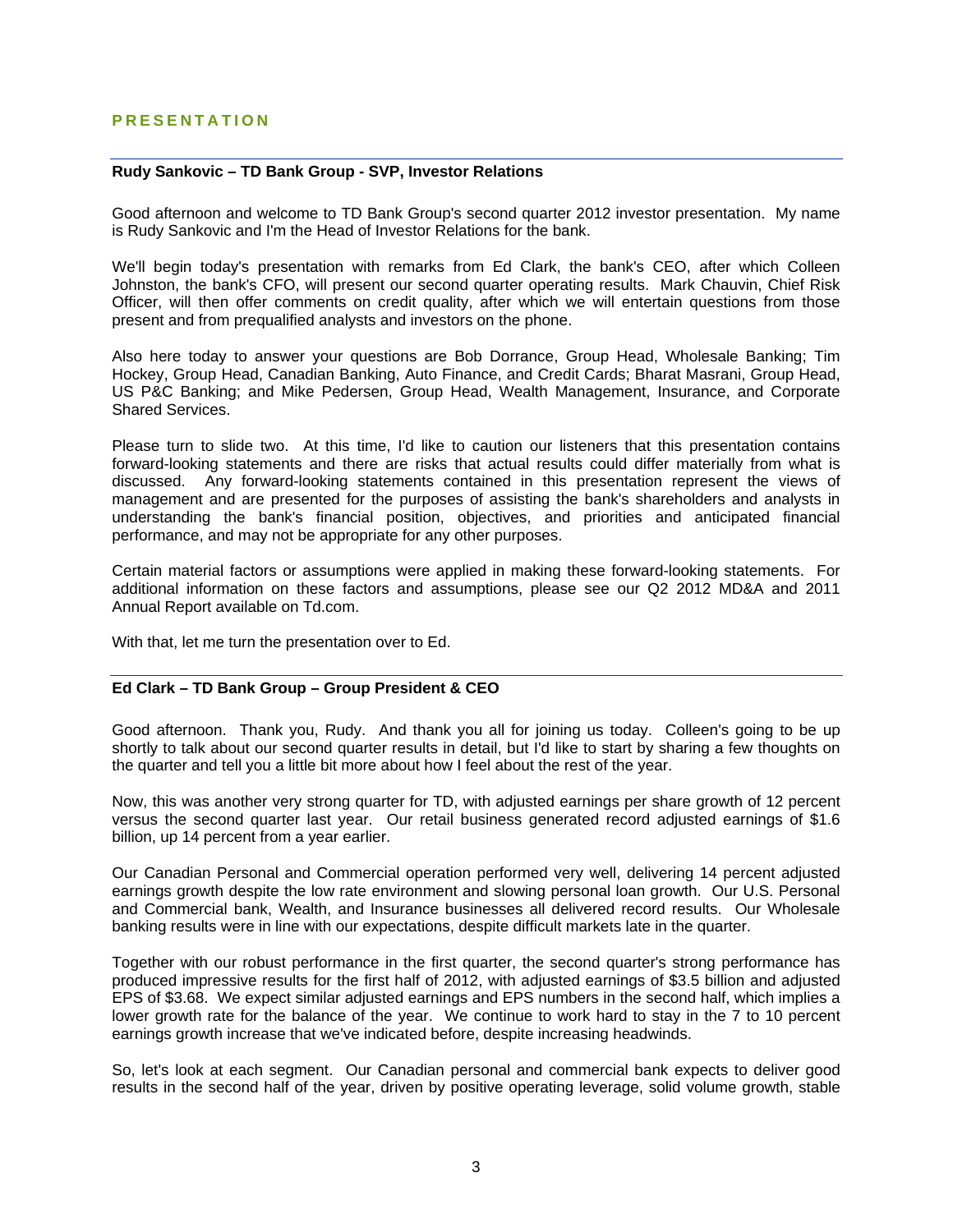credit performance, and good MBNA results. We expect to continue to see margin compression into 2013 as interest rates remain low.

In wealth and insurance, it's a mixed picture. The wealth business has performed very well this year, but it has been impacted by uncertain markets and lower trading levels. Still, despite the challenging environment, we expect solid results from wealth, thanks in part to expense management and continued good client asset inflows. Insurance is set to deliver strong results for 2012 through solid premium growth and good claims management.

Our U.S. retail bank should deliver strong lending volume growth driven by residential mortgages, indirect auto loans, and commercial lending. We also expect to see strong growth in organic deposits as new stores mature.

The regulatory environment continues to be a headwind as we try to mitigate the impact of the Durbin Amendment, and low interest rates will continue to exert some pressure on margins. Overall, though, we expect solid adjusted earnings growth for 2012.

In wholesale, market volatility, driven primarily by a resurgence in tensions in Europe, will have an impact on the business, primarily through a moderation in trading revenues. Nonetheless, I'm confident that our client driven franchise model will generate return on equity in the 15 to 20 percent range for the year.

Now, I've referred several times to the macroeconomic environment and the headwinds it is creating for our businesses. We expect this to be a recurring theme. We've said before that the recovery will take time, and that is still our view.

The eurozone sovereign debt crisis has flared up again, underscoring that the ECB's liquidity injection earlier this year provided only temporary relief and did nothing to address the region's underlying structural problems. While the euro concept may be a flawed construct, unwinding it has its own perils. Meanwhile, reducing public sector deficits with no alternative growth measures poses both social and economic risks.

For now, we don't believe that the upheaval in Europe will derail the U.S. recovery, which recent data seem to confirm is gaining momentum. Households are slowly repairing their balance sheets and job growth has held up fairly well. The main risk to the United States' outlook is a fiscal shock next year as a variety of tax incentives expire, injecting a dose of austerity that the economy may not be robust enough to absorb.

The U.S. economy has proven its resilience time and time again. We're encouraged by that, but we still believe that the recovery will be slow and interest rates will remain low for some time to come.

In Canada, the picture is brighter but there are challenges here, too. Let me make a comment briefly on the housing market. Looking back, a robust housing sector was a positive factor contributing to Canada's recovery from the economic downturn. A strong banking system combined with low interest rates fueled this industry.

The risk, of course, is that this positive contributor becomes a negative factor if it leads to a sharp correction in housing prices. The government has attempted to mitigate this risk by gradually tightening CMHC standards. We supported these moves. More recently, OSFI has issued guidelines for the sector and intensified its oversight of lending practices.

Now, we do not believe that Canada has ever been at risk of a U.S. style meltdown. The structure of our housing market and the nature of our lending practices are different. But, it's clearly been prudent to lean against the collateral effects of low interest rates. While the direct costs to the banks of a sharp correction would be quite absorbable, the effects of a large correction on the economy warrant prudence.

At the moment, we see signs that the housing market is slowing and the risks of a sharp correction are diminishing. We believe OSFI's interventions will have a further dampening effect. As a result, we do not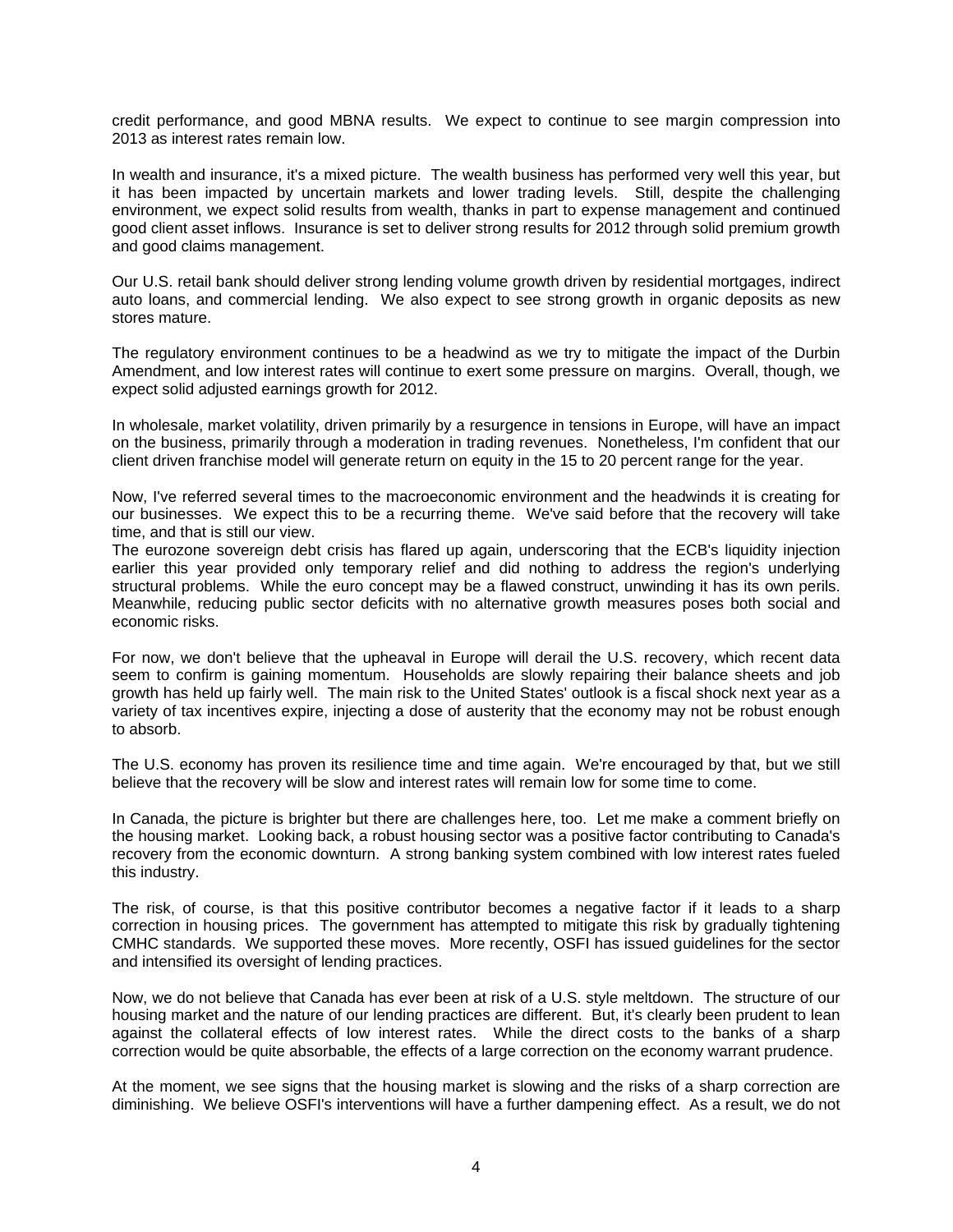see a need at this time to tighten further, given that the effects of the announced changes have yet to be fully felt. Rather, we should wait to see how the markets evolve. If further restraint is required, we favor focusing on high ratio loans.

Looking forward, given low interest rates, we believe we will have to continue to work hard to stay in the 7 to 10 percent earnings per share range over the next few years. It's why we're focused on making productivity management a competitive advantage for TD.

Expense management will be an increasingly important driver of our ability to deliver positive operating leverage and to find the resources to continue to invest and grow our market share. As we discussed at last month's Investors Day, we're focused on finding permanent reductions to our cost base which will then, in turn, allow us to invest in growth initiatives that will drive our franchise for the future.

To wrap up, I'm pleased with our results today and proud of the management team's impressive performance. As we work through these challenging times, we're going to keep doing exactly what we've been doing for the last 10 years: stay focused, execute on our business strategy, invest for the long term, and exploit the growth strategies we outlined at last month's Investors Day. With that, let me turn it over to Colleen.

# **Colleen Johnston – TD Bank Group – CFO & Group Head, Finance**

Thanks, Ed, and good afternoon. Please turn to slide four.

We are very pleased with our Q2 2012 results. Total bank adjusted net income for the quarter was \$1.7 billion, up 14 percent from last year, while adjusted diluted earnings per share was \$1.82, up 12 percent versus Q2 of 2011.

These strong results were driven by record adjusted earnings in our retail business, \$1.6 billion, up 14 percent from last year. Wealth, insurance, and U.S. P&C all posted record quarters.

Results in our wholesale bank were solid with net income of \$197 million. Net income was up 5 percent versus last year. The corporate segment had an adjusted loss of \$20 million versus a loss of \$29 million in Q2 of 2011.

Please turn to slide five.

This slide shows you the reported and adjusted view of earnings this quarter. The difference between the two views was due to six items of note. None of these are new this quarter. Please turn to slide six.

Canadian P&C had another very good quarter. Adjusted net income was \$838 million, up 14 percent versus last year. Excluding MBNA, earnings growth was solid this quarter at 9 percent. MBNA earnings were elevated this quarter due to better than anticipated credit performance.

As you know, Q2 contained a full quarter of results from MBNA, which added 10 percent to adjusted revenues, 7 percent to adjusted expenses, 22 basis points to NIM, and \$95 million to PCL.

Adjusted revenue growth of 4 percent, excluding MBNA, was solid this quarter due to good volume and fee growth and an additional calendar day versus the prior year, partially offset by lower margin on average earning assets.

The retail business continues to generate good but somewhat slower personal lending volume growth, with year-over-year increases of 7 percent in real estate secured lending and 13 percent in auto lending. Business lending volume growth remained strong at 14 percent.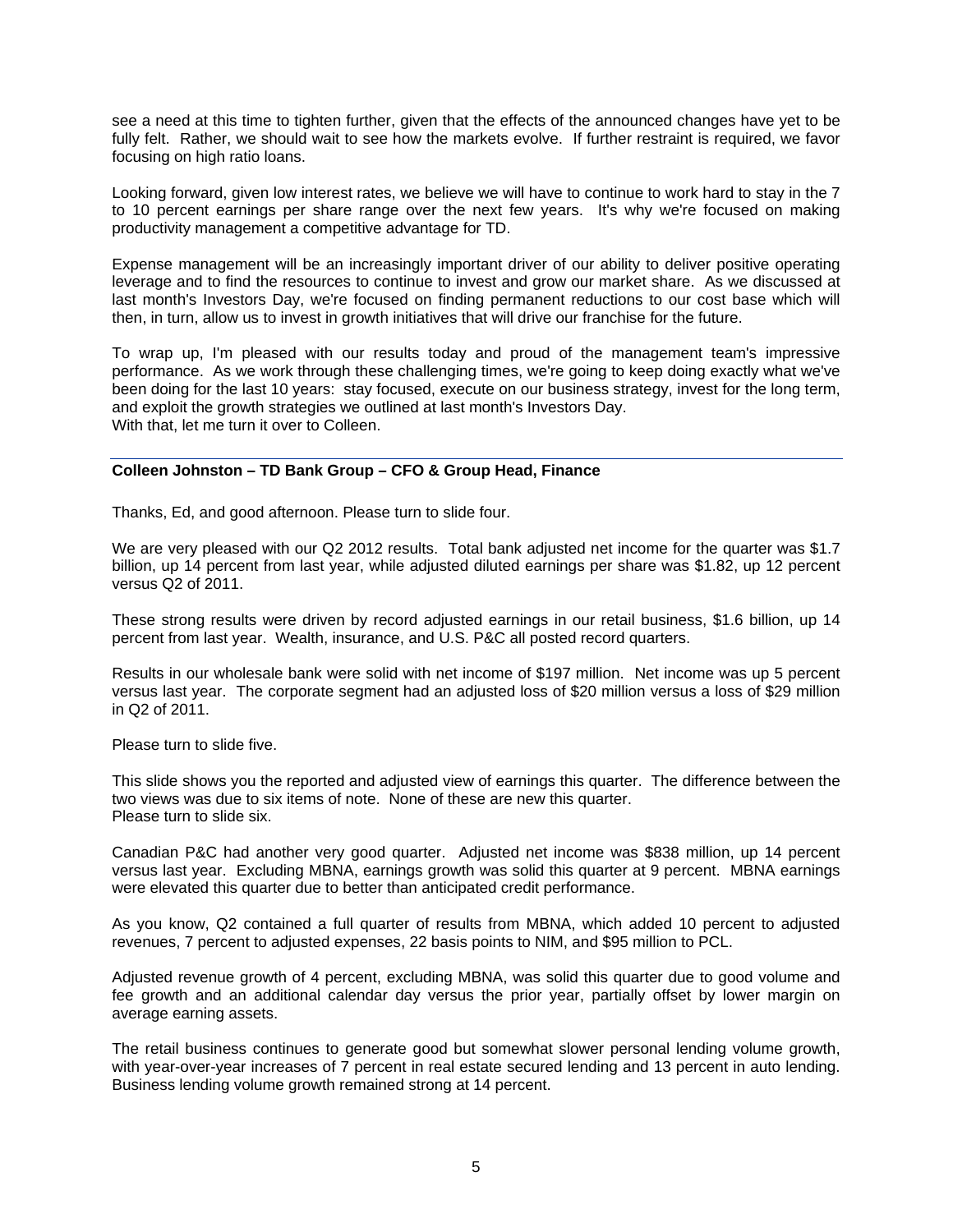We continue to see strong deposit volume growth, with personal deposit volume increasing 6 percent and average business deposit volume increasing 9 percent.

Credit quality remained steady with personal banking PCL, excluding MBNA, down 10 percent compared to last year due to better credit performance and enhanced collection strategies.

Excluding the impact of MBNA, margin was down 12 basis points compared to last year due to the low rate environment, portfolio mix, and competitive pricing pressures. Margin was down two basis points sequentially.

For Q3, we forecast margin to increase slightly driven by seasonal business activity and pricing initiatives. However, we expect the low rate environment will continue to contribute to margin declines in Q4 as well as in 2013.

Adjusted operating leverage was 2 percent. While expenses were slightly elevated this quarter due to timing of business initiatives and one extra business day, we continue to expect positive adjusted operating leverage for 2012.

Please turn to slide seven.

Wealth and insurance, excluding the impact of TD Ameritrade, delivered strong results despite continued difficult capital markets. Net income of \$318 million was up 23 percent from last year and 8 percent sequentially. Both businesses had record earnings this quarter.

Wealth earnings were up 3 percent year-over-year. Revenues were flat, as strong asset and fee growth in the advice and asset management businesses was offset by lower trading volumes in direct investing. Expenses were down 1 percent due to proactive management actions.

Insurance earnings were up 51 percent year-over-year as a result of lower claims for weather related events, the addition of MBNA, good premium growth, and claims improvement. MBNA contributed nine points of bottom line growth. Expenses in wealth and insurance were up 1 percent year-over-year.

TD Ameritrade contributed Canadian \$47 million to TD this quarter, down 18 percent from last year and down 15 percent sequentially, partially due to lower trading volumes.

Please turn to slide eight.

The U.S. Personal and Commercial bank delivered record adjusted net income of US\$358 million for the quarter, up 9 percent from last year and up 4 percent from last quarter. The increase was primarily due to very strong organic growth.

U.S. P&C's organic volume growth, excluding acquisitions, continued to be very strong. Excluding the Chrysler Financial acquisition, average loans increased by 10 percent, with residential mortgages up 30 percent and commercial loans up 7 percent compared to last year.

Average deposits, excluding government deposits and TD Ameritrade IDAs, were up 8 percent, with personal deposits up 8 percent and commercial up 4 percent. TD Ameritrade sweep deposits grew 23 percent compared to last year, but were down 2 percent sequentially.

The gross impact of the Durbin Amendment remains in line with our previous guidance, and we continue to implement strategies to offset the impact.

There were a few unusual items in the quarter, including securities gains of roughly \$80 million from our investment portfolio and elevated legal and credit related expenses. TD Auto Finance had record originations in Q2, but faces headwinds in the second half from the roll off of higher margin legacy loans. Total PCL was up 7 percent from last year.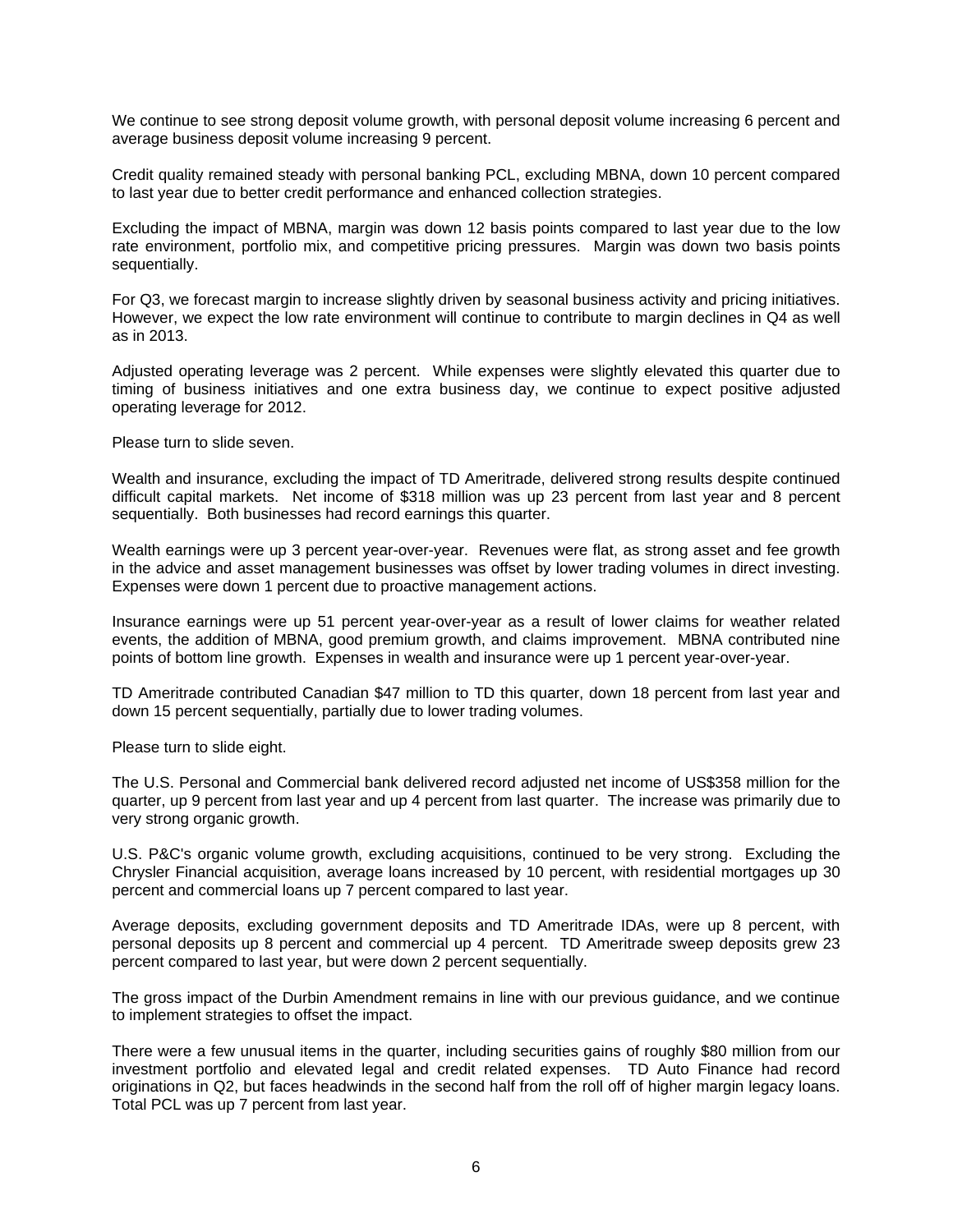Adjusted expenses increased over last year primarily due to investments in the core franchise including new stores, legal and credit related expenses, and the Chrysler Financial acquisition.

Please turn to slide nine.

Wholesale delivered good results this quarter with net income of \$197 million. Earnings were up 5 percent versus Q2 of 2011 due to higher revenues across a number of business lines, most notably investment banking, and the positive impact of a favorable tax item, partially offset by higher non-interest expenses and declining fixed income trading. Annualized ROE for the quarter was strong at 19.5 percent.

Trading related income was solid at \$278 million. Negative market trends in the late stages of the quarter resulted in lower fixed income trading revenue. We remain comfortable with our previous guidance of \$300 million per quarter over a normalized cycle.

PCL was in line with the second quarter last year. Expenses increased 12 percent year-over-year primarily due to higher operating expenses.

Please turn to slide 10.

On an adjusted basis, the corporate segment posted a loss of \$20 million in the quarter compared with a loss of \$29 million last year. The change was primarily due to lower net corporate expenses.

I'll guide you back to a higher loss for Q3 and Q4, in the \$40 to \$80 million loss range, which partially reflects our pattern of higher expenses in the second half of the year.

Please turn to slide 11.

With revenue growth expected to remain constrained in a slow growth economy, we remain committed to our focus on expense management while investing for the future. Our adjusted efficiency ratio in Q2 was 56.8 percent, a 150 basis point improvement over Q2 of last year.

We delivered positive adjusted operating leverage of 290 basis points this quarter as a result of acquisitions, solid core revenue growth, and prudent expense management. Excluding acquisitions and FX, we expect a low single-digit rate of growth for adjusted expenses in 2012. Expenses remain a major focus across the bank with our planning process for 2013 now well underway.

Please turn to slide 12.

Looking at capital, our Q2 tier one capital ratio was 12 percent and our pro forma Basel III ratio was 7.4 percent. Our guidance remains unchanged on Basel III.

Please turn to slide 13.

We are working to deliver within our 7 to 10 percent EPS growth paradigm, but likely closer to the bottom end of that range. We expect our businesses to post second half earnings at roughly the same level as in the first half. Corporate segment losses are expected to be higher in the second half of the year versus the first half due to higher expenses.

With that, let me turn it over to Mark.

# **Mark Chauvin – TD Bank Group – Group Head & Chief Risk Officer**

Thank you, Colleen, and good afternoon, everyone. Please turn to slide 14.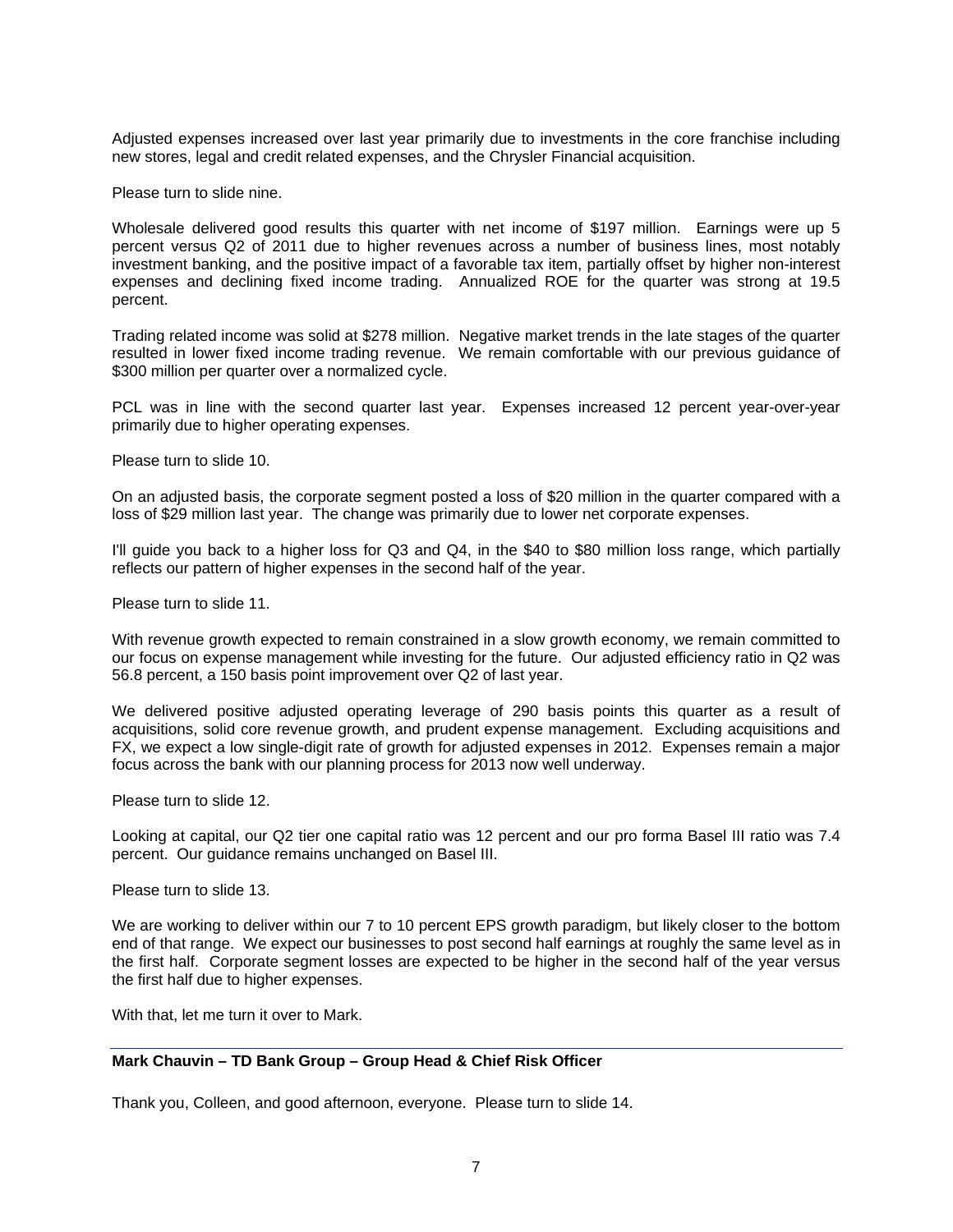As a reminder, the debt securities classified as loans in the acquired credit impaired loan portfolios have been excluded from the credit slides.

Canadian credit quality remained strong across all the portfolios. PCL was down \$7 million compared to last quarter despite one extra month of MBNA results. While it's still early, performance of the MBNA credit card portfolio exceeds our expectations.

The positive trends in the U.S. credit portfolio continued during the quarter. Although PCL increased due to the lumpy nature of commercial losses during the quarter, steady improvement in the underlying credit metric remained evident as indicated by: impaired loans and new formations are down in the quarter, delinquency continues to reduce, criticized and classified loans have fallen, and we are seeing fewer problem loans on the horizon. Based on these trends, we're expecting PCL to reduce during the remainder of the year.

Lastly, I can confirm that there has been no change in the performance of the acquired portfolios and debt securities classified as loans this quarter.

With that, I'll turn the presentation back to Rudy.

# **QUESTION AND ANSWER**

### **Rudy Sankovic – TD Bank Group - SVP, Investor Relations**

Great. Thanks, Mark.

We'll now open it up for questions. And to give everyone a chance to participate, please keep to one question and then re-queue and we'll get to you if there is time. We'd like to keep this call to one hour and end promptly at 4:00 if we can. For those participating in person, can I ask you identify your name and firm before asking your question? Before ending the call today, I will ask Ed to offer some final remarks. So, why don't we get started in the room first? So, are there any questions from anyone present? John?

#### **John Reucassel – BMO Capital Markets – Analyst**

John Reucassel from BMO Capital Markets.

A question for Ed or Tim. You talked about the OSFI rules. You want time to see how that works, the new OSFI rules on consumer lending. Could you give us a sense of how you know they're going to be working? Like what external--is it going to be it's as easy as slower consumer loan growth relative to GDP growth?

And the OSFI rules, as I understand them, actually haven't been implemented yet. That might happen in the summer or the fall. Do you think that's pulling forward some loans, or is the industry acting proactively to institute some of these?

#### **Ed Clark – TD Bank Group – Group President & CEO**

Why don't I start and then hand it over to Tim?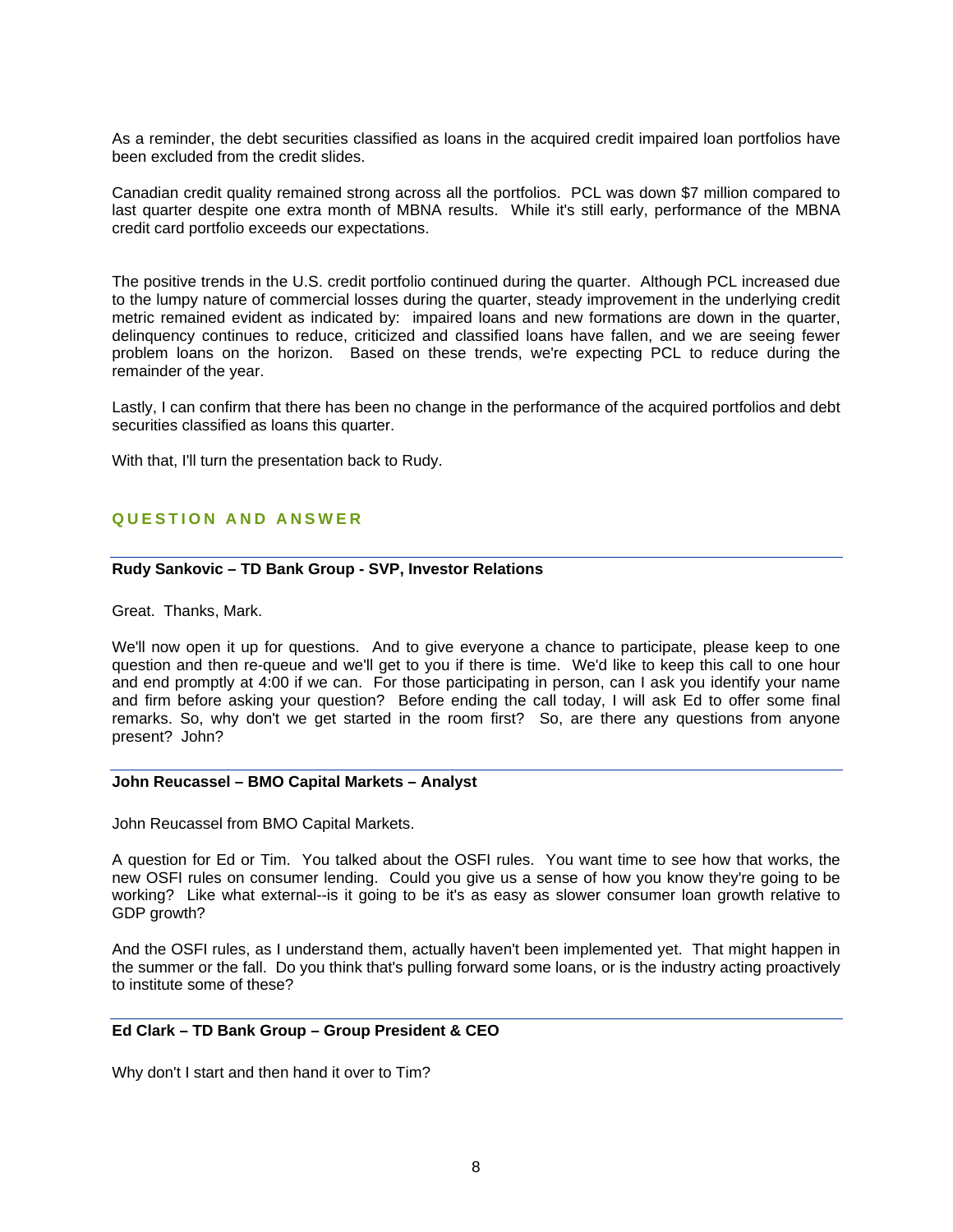I think our experience is that if OSFI shows a concern, I think it's the difference in the regulatory environment in Canada and the United States is that the United States runs a more prescriptive system. And so, you would wait exactly to get all of the rules and then you'd figure out in the U.S., well, what can I do and what can't I do given those rules.

In Canada, I think we run a better system where OSFI says, "I'm worried about this area and I'm looking to you to do a risk-adjusted approach to make sure that you're not doing things you shouldn't be doing." As soon as you say that to a lending system, people tighten in.

And so, I think, our assumption is that, that's what will go on here at the margin, people will go for tighter implementation than they would have gone otherwise. Tim?

# **Tim Hockey – TD Bank Group – Group Head, Canadian Banking, Auto Finance, and Credit Cards**

So, what I'd add is that OSFI came out with the guidelines and asked the industry to respond. We went back, and as the response deadline has now passed, we expect them to come out with the final interpretation of the rules probably in the summer sometime. And that will include an implementation timeframe.

Some of the rules that might be implemented, depending on feedback or not, will have fairly significant systems implications. So, therefore, there is always an implementation timeline. Who knows? Could be six months, could be a year, depending on certain things.

But, to your final question as to when we will know, we're clearly seeing the markets starting to soften now. And as you say, these guidelines haven't been implemented yet. By the time that they do get implemented, I think Ed's comments were pretty clear. We'll have them implemented. They will have a slowing effect. There's no question.

So, in addition to those changes, we're not advocating for any additional changes at this time. I think we've been quite--I say "we" i.e. The government in Canada have been quite prudent in sort of timing the moderation in lending guidelines to make sure that we have a slowing effect as opposed to a crash effect.

### **John Reucassel – BMO Capital Markets – Analyst**

But, has this pulled forward any borrowing that you--?

Tim Hockey – TD Bank Group – Group Head, Canadian Banking, Auto Finance, and Credit Cards I don't think so yet. It's not widely known. But, I believe when they are published then there likely will be more articles about, you know, how one can get ahead of it. And there's usually--every time we've done this we've seen a bit of a pulling forward effect, but nothing so far.

#### **Rudy Sankovic – TD Bank Group - SVP, Investor Relations**

Okay. Thanks, John. Okay. Michael?

# **Michael Goldberg – Desjardins Securities – Analyst**

Michael Goldberg, Desjardins.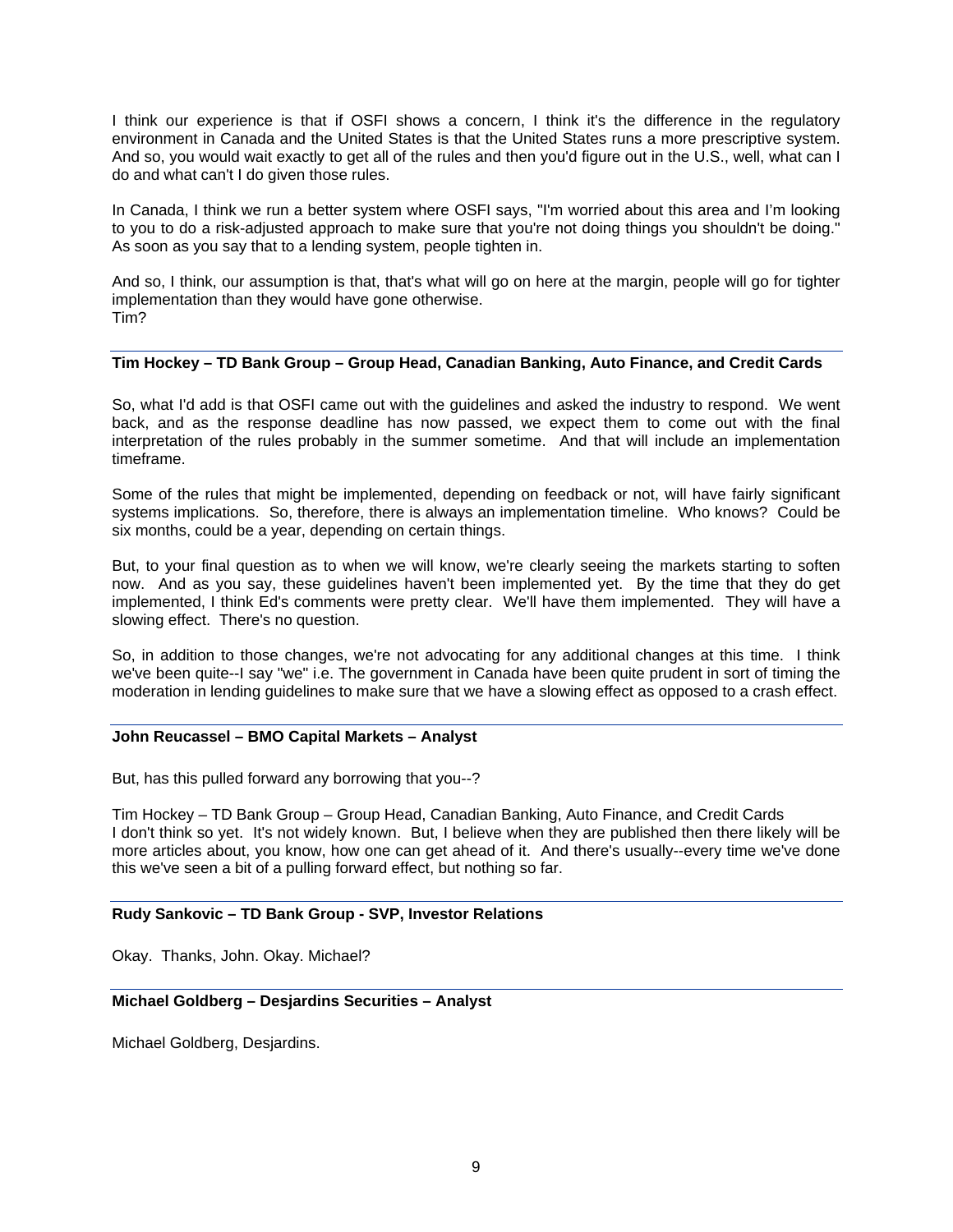It looks like you had a high level of loan rehabilitations in the second quarter, quite a bit higher than previous quarters. Is this indicative of an improving trend in loan quality? Where is it happening? And do you expect it to continue?

### **Mark Chauvin – TD Bank Group – Group Head & Chief Risk Officer**

So, Michael, when you say loan rehabilitation, are you talking about the reduction--the increase in OREO on the U.S.?

#### **Michael Goldberg – Desjardins Securities – Analyst**

No, the cures, sales, and repayments going up significantly.

#### **Mark Chauvin – TD Bank Group – Group Head & Chief Risk Officer**

Okay. So, what I indicated, there have been a couple of factors where we did see a change in the U.S. from a regulatory perspective. They've been looking at, because foreclosures are being so extended and long, you're getting to a point where, and this is really an industry issue, where banks have substantially got ownership but title hasn't actually transferred.

So, the regulatory community went through that and tightened up the guidelines. So, you saw a bit of a shift this quarter. So, that was one factor. That's a one-time--.

# **Ed Clark – TD Bank Group – Group President & CEO**

We've invented a new test here. It's if we're paying to mow the lawn, we own the house here.

### **Mark Chauvin – TD Bank Group – Group Head & Chief Risk Officer**

So, that was one factor. The other factor is that we are seeing a higher resolution than coming in, right? So, we're cleaning up more of the problem loans than what we've seen coming in. And that's been evident in the last couple quarters, and that's probably one of the biggest things I would look to to say things are improving and getting better going forward.

#### **Michael Goldberg – Desjardins Securities – Analyst**

And is that in particular in the U.S.?

### **Mark Chauvin – TD Bank Group – Group Head & Chief Risk Officer**

Well, in Canada, the portfolios are quite strong to begin with, right? So, it's really, I kind of put them in this. The wholesale has de minimis problem loans to begin with.

The Canadian commercial portfolio is running at very low rates. So, one loan will make a difference, but it's still at a historically low level. And then, in terms of the retail, we really see that portfolio back to kind of prerecession levels and at a run rate which I think is quite good. So, I don't see anything materially changing there.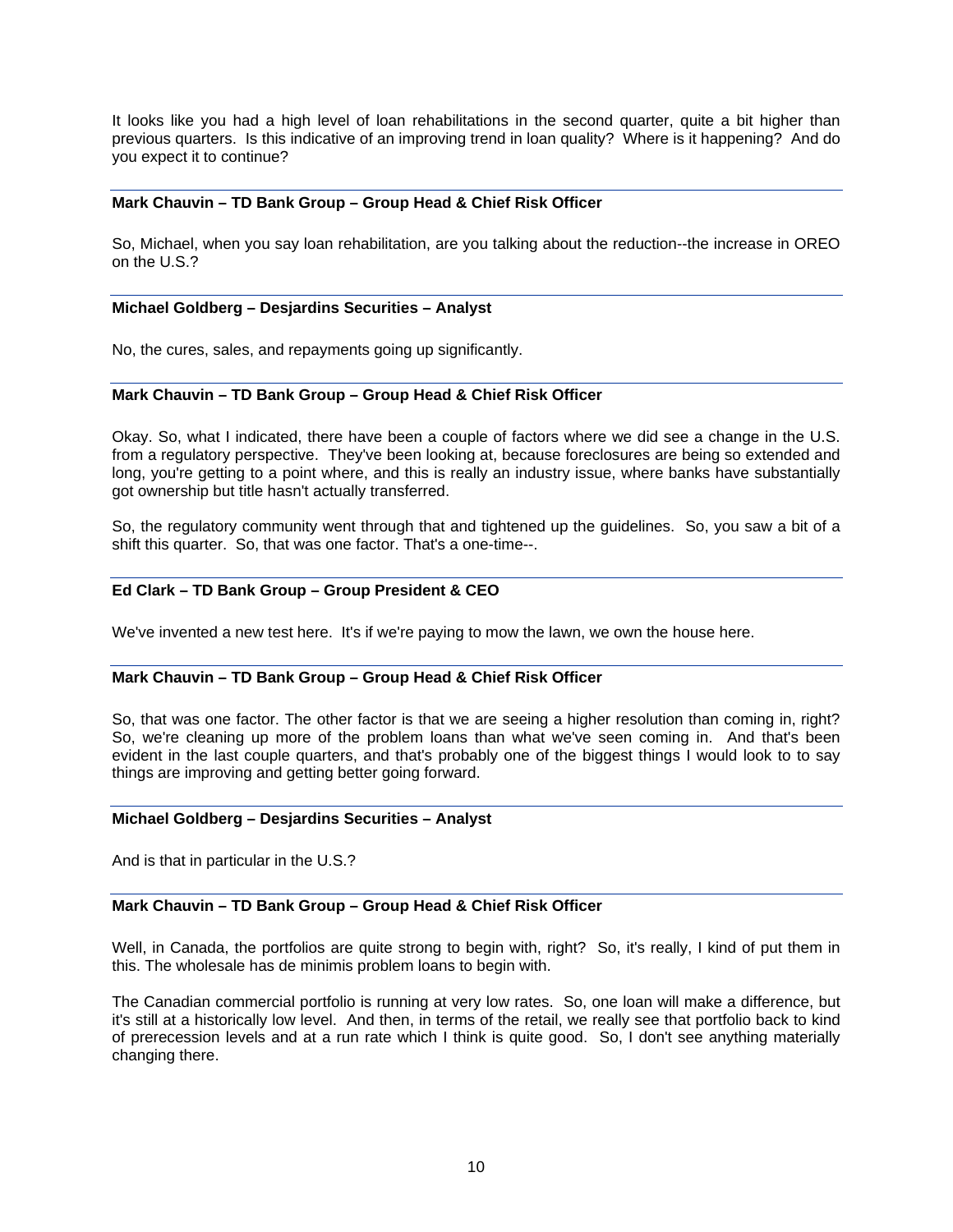But, what you did see, and actually, you would have seen an increase for MBNA because now, as we go further in that, so that kind of, notwithstanding that, we still went down a bit. So, it's all, to me, indicative of strong credit quality.

### **Michael Goldberg – Desjardins Securities – Analyst**

Thank you.

#### **Rudy Sankovic – TD Bank Group - SVP, Investor Relations**

Good. Thanks, Michael. Jason?

#### **Jason Bilodeau – TD Securities – Analyst**

Jason Bilodeau, TD Securities.

Ed, you talked a little bit about the interest rate environment continuing to be a headwind for the business. But, once again, we're starting to see a little bit of chatter that maybe Canada may be among the first to start moving up rates in the fall, maybe 2013.

I'm just wondering if that's materially different than your outlook, or are they just sort of fairly small and gradual increments that wouldn't materially change your view on the low rate environment?

### **Ed Clark – TD Bank Group – Group President & CEO**

Well, I think, depending on your forecasts, I mean, there are some forecasts where it would make a material difference to the operations in Canada. I think, it depends on how pessimistic a view you have of what Europe's going to look like and its rebound effects on Canada.

And so, I think in this period of uncertainty, policymakers are going to be biased to hold rates down rather than move up. And so, I think we should be running the business on the assumption that rates stay low and therefore getting the cost structure down to accommodate that. And if it turns out that rates move up faster than that, that's just a bonus. But, we're not going to run the bank on the basis that rising interest rates solve our problems for us.

#### **Jason Bilodeau – TD Securities – Analyst**

Right. That makes sense. I guess what I'm trying to get at is, understand the sensitivity a little bit. If rates go up 25, 50 basis points in the back half of the year in Canada, or early 2013, is that still what you would consider to be a pretty difficult low rate environment, or does that start to actually alleviate some of the pressure for you?

### **Ed Clark – TD Bank Group – Group President & CEO**

It doesn't alleviate the need to still lower the cost structure, because the rates at which things are rolling off and the rates that we're putting new tractors on will be lower than what we're rolling out. But, it would be substantial. We have enough, our core accounts are big enough that 25 basis points times a big number is still a material number to us.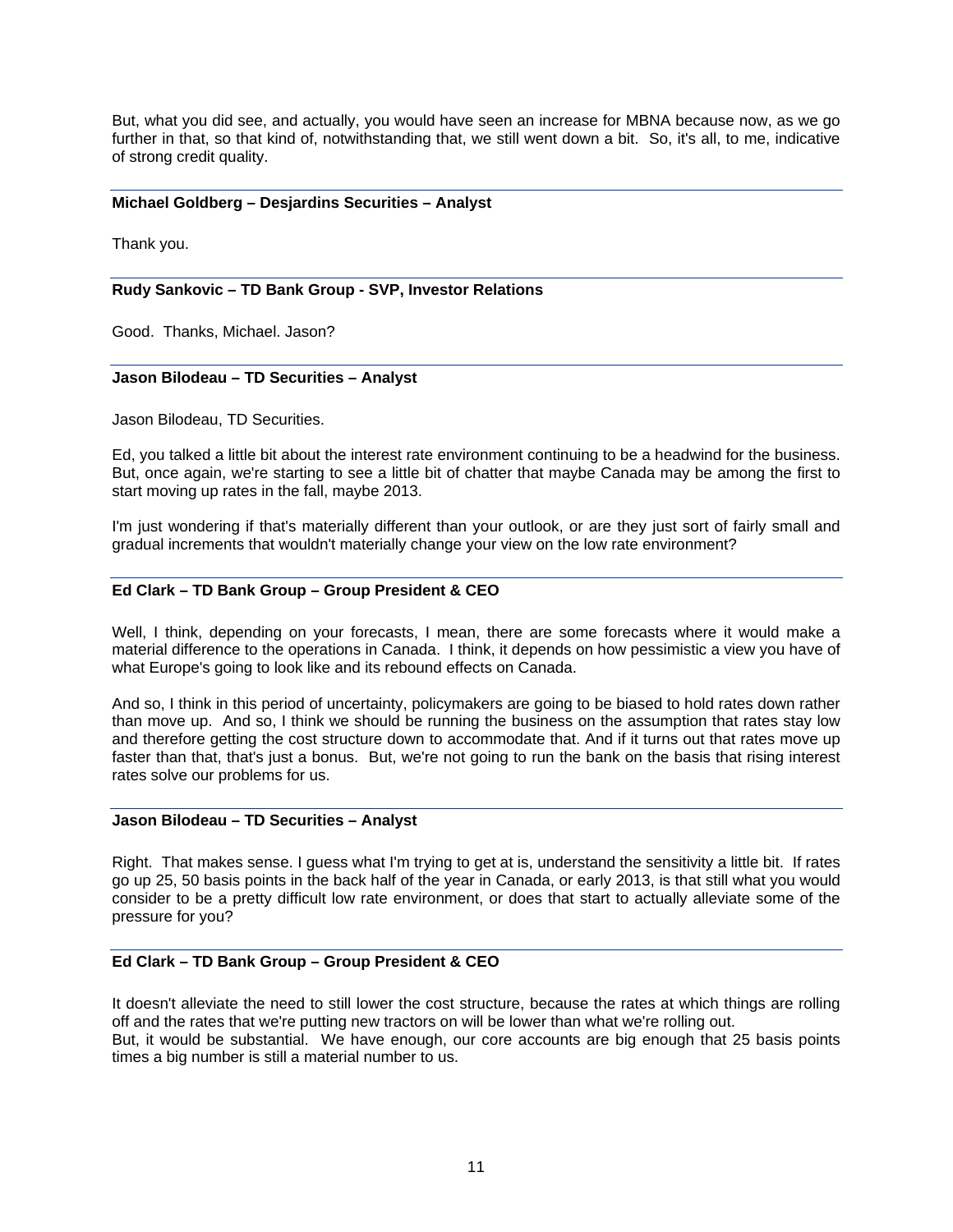### **Jason Bilodeau – TD Securities – Analyst**

Okay. Thanks.

# **Rudy Sankovic – TD Bank Group - SVP, Investor Relations**

Thanks, Jason.

### **John Aiken – Barclays Capital – Analyst**

John Aiken with Barclays.

Just a couple quick questions on Chrysler Financial. Colleen, in your prepared remarks you talked about the roll off of the auto loan and concerns about that. I'm assuming that's just on the spread in the revenues, not necessarily on volumes, correct?

### **Colleen Johnston – TD Bank Group – CFO & Group Head, Finance**

Yeah, that's right. So, really two things are happening right now. So, the legacy book is declining and the spreads were quite good on that business. The newly originated business which again, we saw record originations. But, we're seeing thinner spreads on that business, and we're working hard, I'll turn it over to Tim to comment on this, but working hard to really optimize that margin going forward. But, that's the dynamic you have in the book right now.

Tim, I don't know if you wanted to elaborate on that.

# **John Aiken – Barclays Capital – Analyst**

Tim, just--sorry. If I can step in, because that was--the follow on question was it looks like we've seen some very strong growth coming out of the auto lending business. And are we at an inflection point now that you're starting to see the business pick up from the deal that you brought on, or is this still just going to be a bit of a slow burn?

### **Tim Hockey – TD Bank Group – Group Head, Canadian Banking, Auto Finance, and Credit Cards**

There's no question, from a pure volume point of view, we're now at call it a running rate every month in the US only of about 800 million. So, that's a significant uptick, and we're now well over 8,200 dealers.

Now a year in, essentially we're at the point where we're saying, "Okay, now what's the best way to optimize the risk-adjusted margin?" So, it's not just going for pure volume of both dealers as well as volume itself, but where is there spread available to be taken?

What's transpired in the market over the last year is prime and super prime has gotten very tight. And there is some risk-adjusted margin to be taken in the sort of near prime. Not subprime, we're not interested in that, but in the near prime space. So, as a result, we're trying to say now, based on the market dynamics, where can we really broaden out the spread?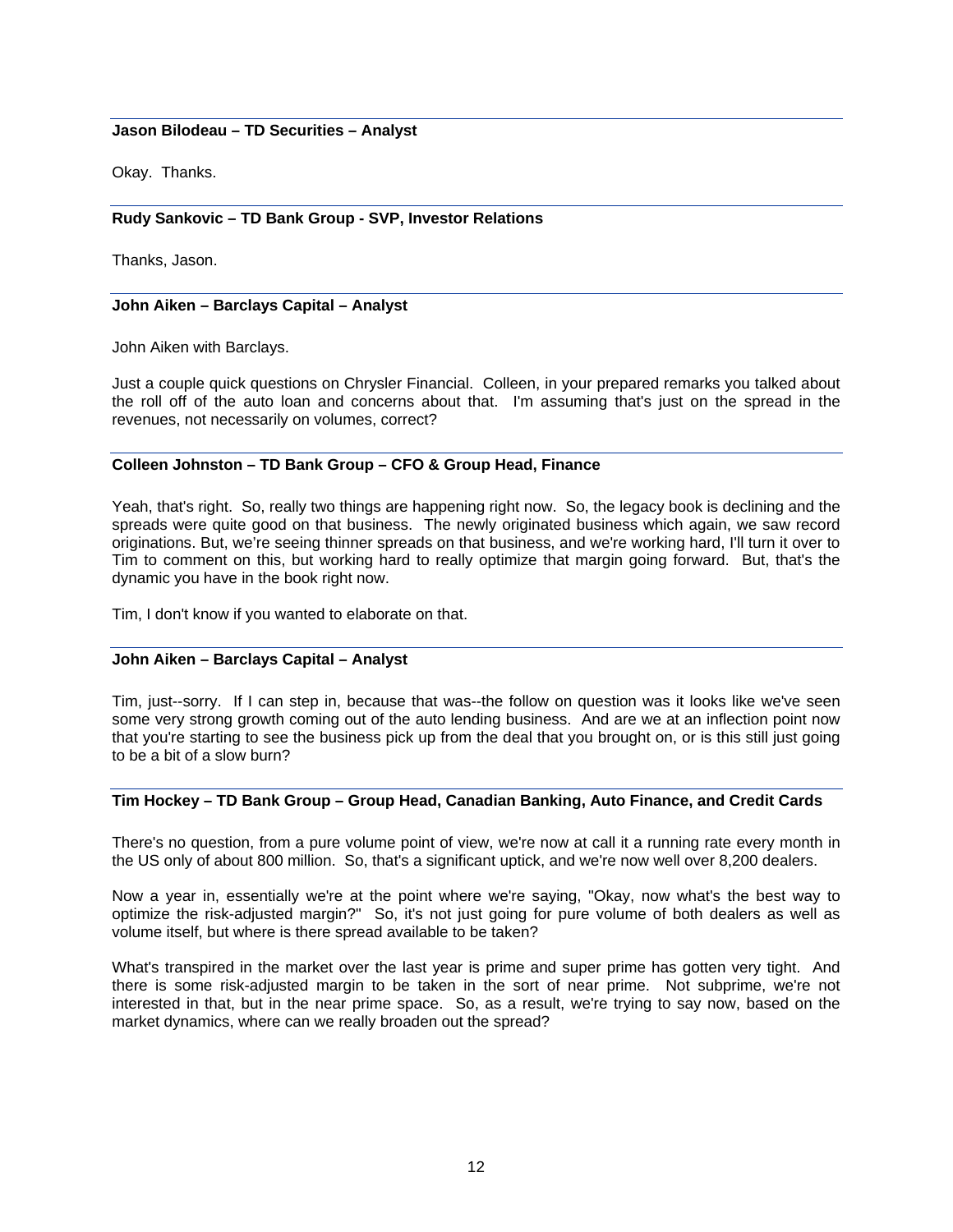### **Rudy Sankovic – TD Bank Group - SVP, Investor Relations**

Great. Thank you. Any other question in the room? Michael, we'll ask you to re-queue. Thanks. We'll go to the phones now, please, operator?

#### **Operator**

Your next question comes from Steve Theriault, Bank of America Merrill Lynch. Please go ahead.

#### **Steve Theriault – Merrill Lynch Canada – Analyst**

Thanks very much. So, just to follow up on the auto loan roll off just quickly, so is it the conclusion, then, that the roll off will have a material impact on the margin sort of in the near term, or not necessarily?

### **Tim Hockey – TD Bank Group – Group Head, Canadian Banking, Auto Finance, and Credit Cards**

I'm trying to think about the margin, the TDAF U.S. specific margins. In the near term, let me get back to you on that. I think I've got a file that I--the bottom line is--.

#### **Colleen Johnston – TD Bank Group – CFO & Group Head, Finance**

Steve, are you asking about the U.S. P&C margin? Or, are you asking about the TDAF margin overall?

#### **Steve Theriault – Merrill Lynch Canada – Analyst**

No, the U.S. P&C margin. Like, is it big enough to see it come through that?

### **Colleen Johnston – TD Bank Group – CFO & Group Head, Finance**

Yeah. I don't think so.

### **Tim Hockey – TD Bank Group – Group Head, Canadian Banking, Auto Finance, and Credit Cards**

No.

#### **Colleen Johnston – TD Bank Group – CFO & Group Head, Finance**

I mean, maybe, Bharat, you want to comment generally on where margins are. You see margins bump around a little bit. You saw an increase this quarter. You know, part of that was the ACI accounting, which we called out in the slide. So, you see things bump around a little bit. But, I think we have a sort of a reasonable range that we expect going forward.

### **Bharat Masrani – TD Bank Group - Group Head, U.S. P&C Banking**

Yeah. So, Steve, this is Bharat. There is a slight headwind on margins, obviously, with overall rates being depressed. So, you will see compression, over time.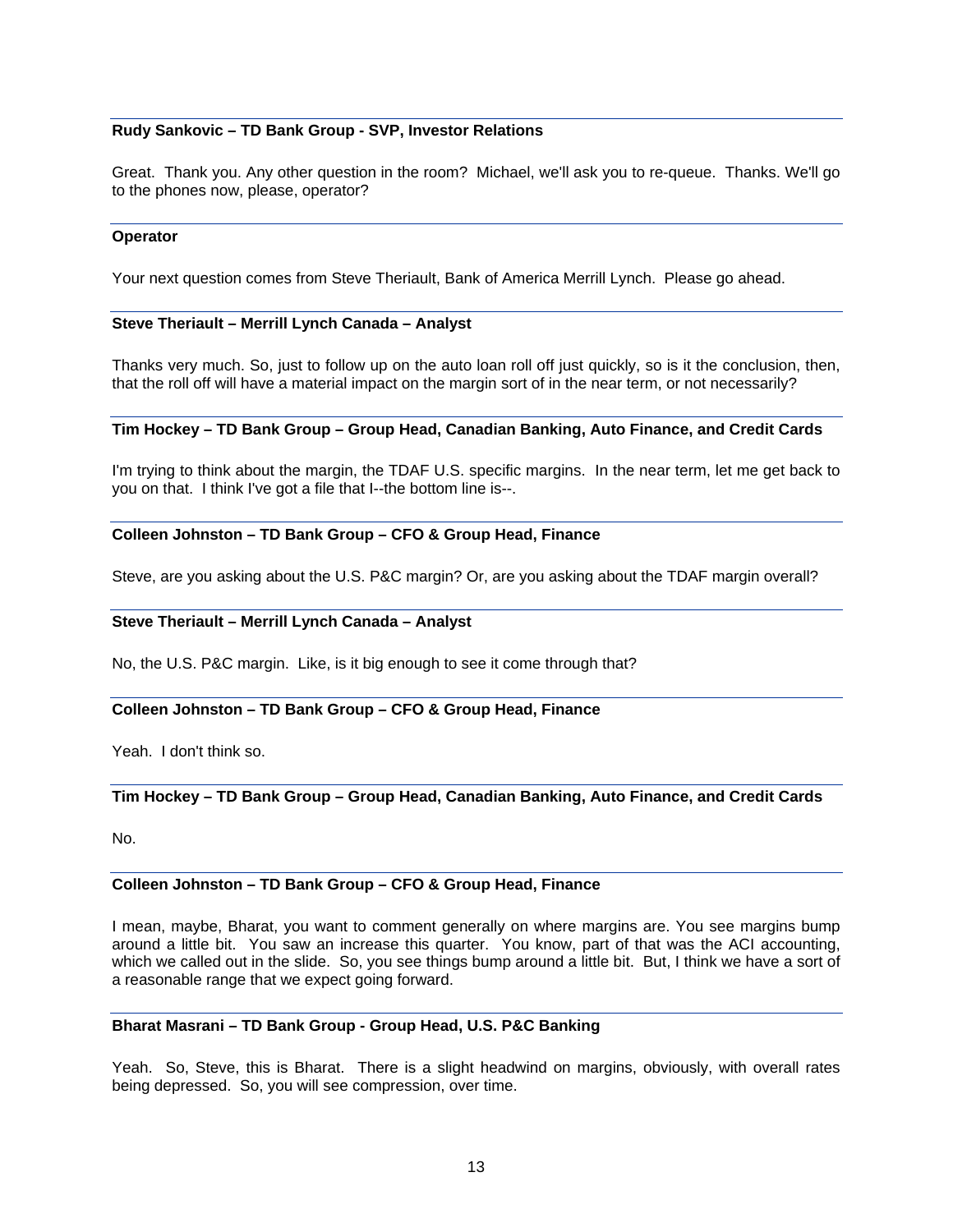But, many quarters ago we said the range you should expect from the U.S. is between 350 to 375 basis points. And I think that is still an appropriate assumption, given what we know today.

### **Steve Theriault – Merrill Lynch Canada – Analyst**

Okay, that's great. I wanted to ask Bob Dorrance, please, a question on risk-weighted assets. You had a big step up in Q1 on the back of Basel 2.5. And in short order, you pared, it looks like, about 3 billion off the risk-weighted this quarter. So, maybe you could just talk about some of the things you're going specifically to get the relief. Is there runway for more of that?

And maybe you can't answer this, but I'll ask it anyway. Is there the possibility of getting back to the high \$30 billion range of RWAs, getting back a lot of what you lost at the beginning of this year?

#### **Bob Dorrance – TD Bank Group – Group Head, Wholesale Banking**

So, I think, the quick answer is that we implemented the model at the beginning of the year. So, this is the first time when, all of the desks are really working with the models.

And the ask of them was to review their businesses, look at all the positioning that they were taking to make money and see if they couldn't do it in a more effective way, in a more optimal way. And that's what's been going on.

I guess as an example, non-investment grade credit is significantly impacted by stressed VaR. So, the ask there is let's just, from an inventory perspective, hold less non-investment grade credit. And in fact, that's what the market's doing. We're not the only one that's implementing this strategy.

So, I think what you're seeing is just both the market and ourselves respond to the new rules. And, our job is to try to, keep the same level of profitability, revenue, and use the optimal amount of capital to do that.

Is there more room for improvement? I think potentially there is. Offsetting that, VaR is also impacted by market factors. So, those are not controllable. And if market factors deteriorate, that can add to VaR. On the other hand, we're still looking at how we are using the capital that we have in the business to see if we can't reduce it. I don't think we can get back to where we were before when we started, no.

#### **Rudy Sankovic – TD Bank Group - SVP, Investor Relations**

Okay. Thanks, Steve. Next question, please, operator?

#### **Operator**

Your next question comes from Robert Sedran from CIBC. Please go ahead.

#### **Robert Sedran – CIBC – Analyst**

Hi, there. Just wanted to return to the issue of the housing market, I guess. Tim, you answered an earlier question that suggests that that market's already slowing. And I guess my question is, if the market is already slowing, is it a good idea to have any more changes in terms of the framework that OSFI is putting forth?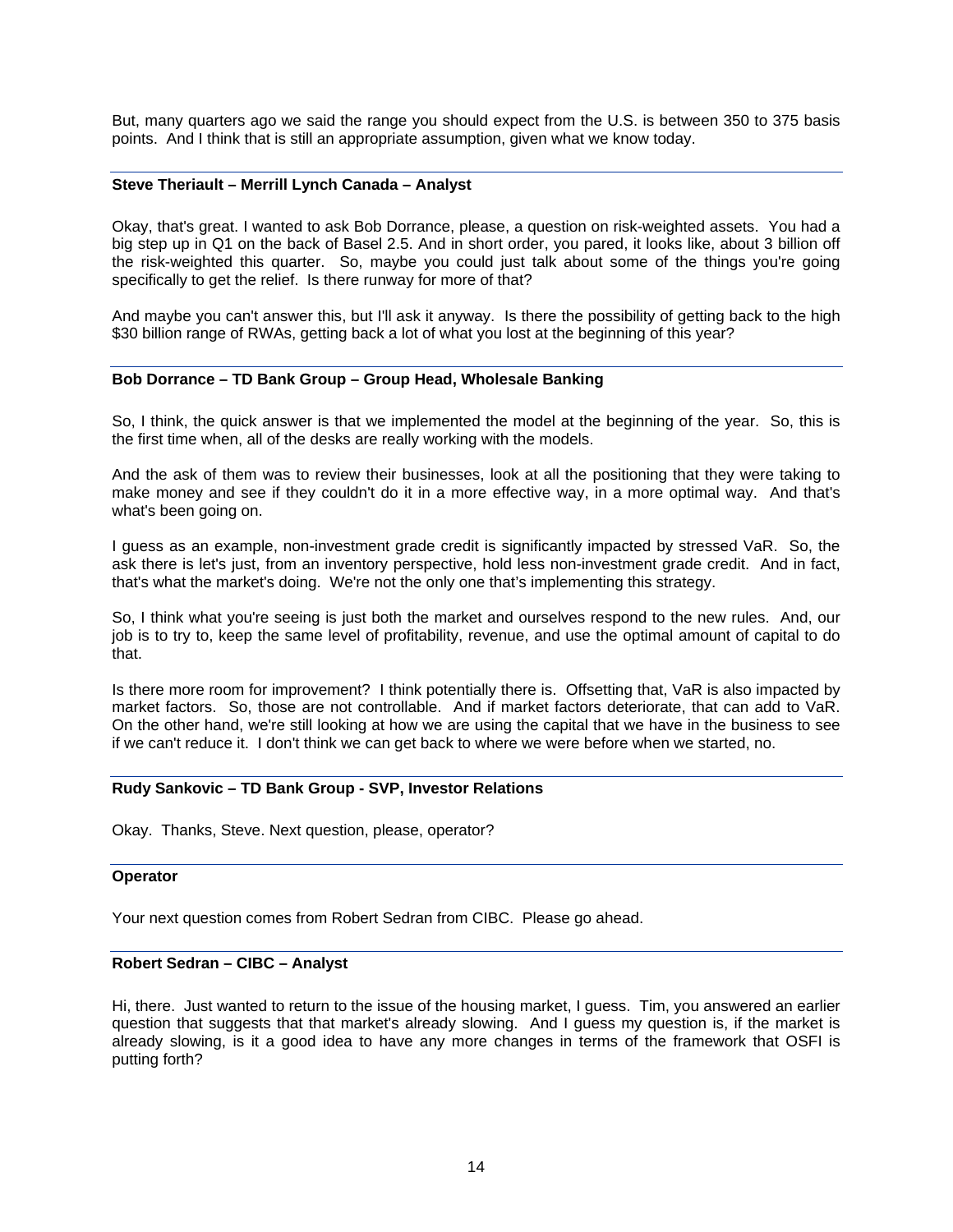I mean, is there any risk that we overshoot and, rather than tapping on the brakes, we actually slam on the brakes? And you sound comfortable that's not going to happen. I'm just curious as to why.

### **Tim Hockey – TD Bank Group – Group Head, Canadian Banking, Auto Finance, and Credit Cards**

There's certainly a risk that the factors already put in the marketplace will have an overshoot factor, but we don't see it as being large. And as we say, there's already been--if you talk to our Chief Economist, he'd say there's a 10 to 15 percent correction in the housing market that is appropriate anyway.

Am I certain that we're not going to overshoot? Of course not, which is why we say we've given feedback on the OSFI guidelines. Some of them may be put into place, some of them may be changed, then let's watch to see what happens.

At the end of the day, low interest rates do trump lots of other factors. And housing is incredibly affordable still, so there has to be a little bit of leaning into that force for us to slow down the market overall. But, there certainly is a risk that it will overshoot.

### **Robert Sedran – CIBC – Analyst**

Okay. Just a quick follow up. I don't want to ask a second question. But, Colleen, you mentioned MBNA having an impact on insurance and wealth of 9 percent. Is that to the overall, or just to the insurance part of the segment?

### **Colleen Johnston – TD Bank Group – CFO & Group Head, Finance**

Yes.

### **Robert Sedran – CIBC – Analyst**

If I think of the 16, is it actually 9 excluding--?

### **Colleen Johnston – TD Bank Group – CFO & Group Head, Finance**

No. So, this is strictly related to the insurance bottom line.

### **Robert Sedran – CIBC – Analyst**

Okay.

### **Colleen Johnston – TD Bank Group – CFO & Group Head, Finance**

So, we grew by 51 percent. Ex MBNA Canada, we would have grown by 42 percent. So, it was still a fantastic quarter, needless to say.

#### **Robert Sedran – CIBC – Analyst**

Okay. Thank you.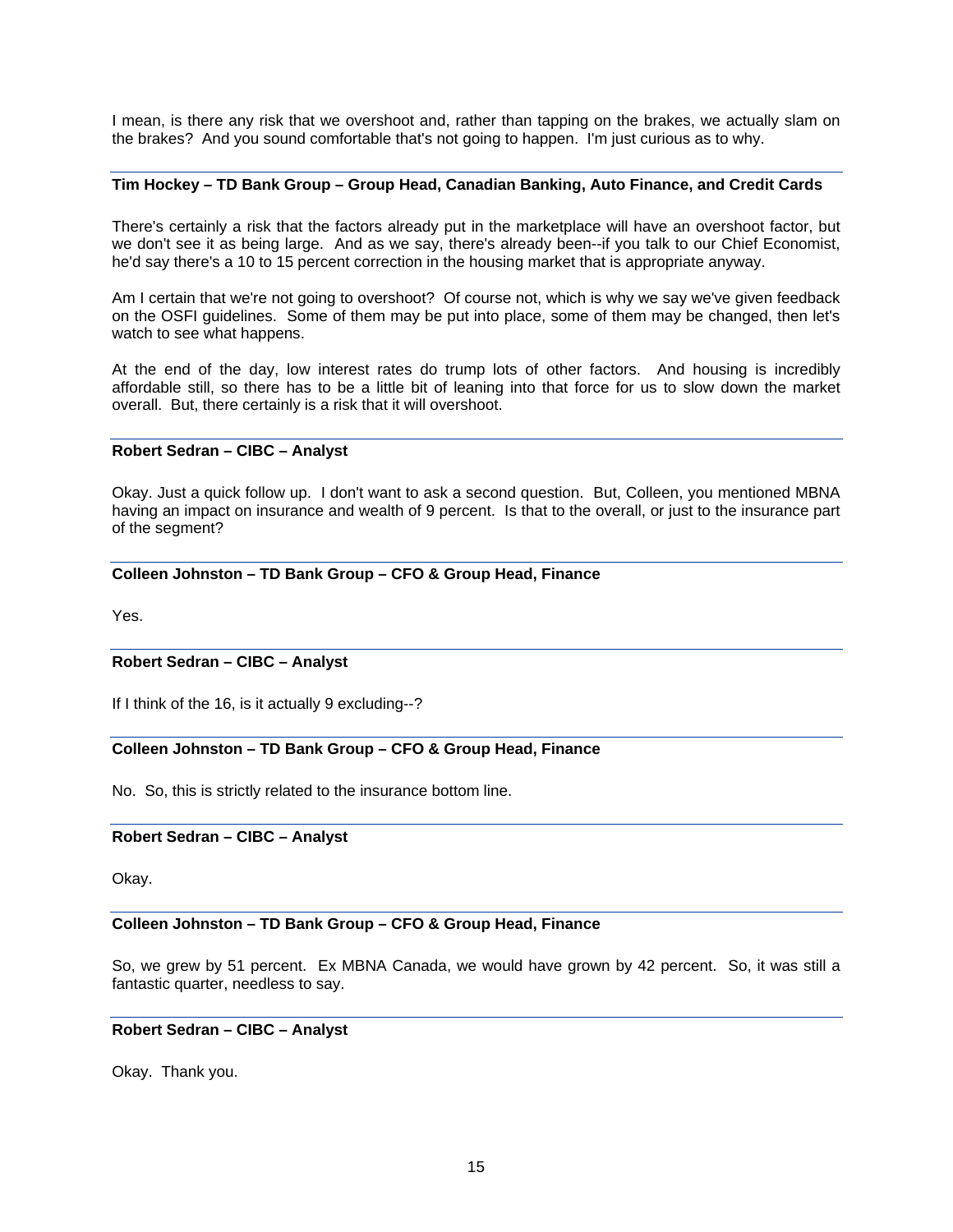# **Rudy Sankovic – TD Bank Group - SVP, Investor Relations**

All right. Thank you. Next question, please?

#### **Operator**

Your next question comes from Brad Smith from Stonecap Securities. Please go ahead.

#### **Brad Smith – Stonecap Securities – Analyst**

Thanks very much. I had a couple of questions just with respect to the U.S. segment disclosure. Colleen, I believe that you mentioned in your preamble something about some legal costs in the quarter. I was wondering if you could elaborate on that and perhaps put a number on that.

I was curious about that, because you, I believe, took a very large accrual in the fourth quarter. And, the implication of what I heard you say was that there were further expenses hitting the P&L relating to legal.

The second question that I have is just sort of a general question. You mentioned an \$80 million gain on the sale of some AFS securities. As you know, I follow the US regulatory filings fairly closely, and I saw an \$80 million gain come through there in the December quarter. And I was just wondering, is that the same gain?

#### **Colleen Johnston – TD Bank Group – CFO & Group Head, Finance**

So, to start with your first question, we did have some items that we would call unusual in the quarter. But, overall I'd say they netted out to a--more or less a neutral effect. So, on the revenue side, we did have the securities gains of about \$80 million. And we're not disclosing a specific number, Brad, but we did have very much elevated legal and credit related expenses and higher PCL.

So, I'd say net/net, that was pretty neutral. And then, if you look at the 9 percent growth in the bottom line on a year-over-year basis, I would really characterize that as core fundamental growth. So, again, it was quite a good quarter. As we both know, it is tough to go back and look at the call reports and completely align it with what we're reporting on the segment side. The GAAP view is different. So, the U.S. returns are on a US GAAP basis. We're reporting now under IFRS, so you won't always see a complete connection there. But, we did have additional legal expenses this quarter for some items that we settled.

#### **Brad Smith – Stonecap Securities – Analyst**

Right. Just with respect to that GAAP versus IFRS issue, I mean, what I'm seeing here now is just a general decoupling on your expenses between your call report, which was about \$1.3 billion in expenses in the latest quarter, and the roughly \$960 million that you're showing as adjusted expenses. Is there some different type of allocation going on? Where would that difference be going in the consolidated statement?

#### **Colleen Johnston – TD Bank Group – CFO & Group Head, Finance**

Again, there are differences between the legal entity view versus the management reporting view, which is the one that we're reporting from a segment standpoint. And there really hasn't been any substantial shift in that. But, that's why it is hard to compare the two views.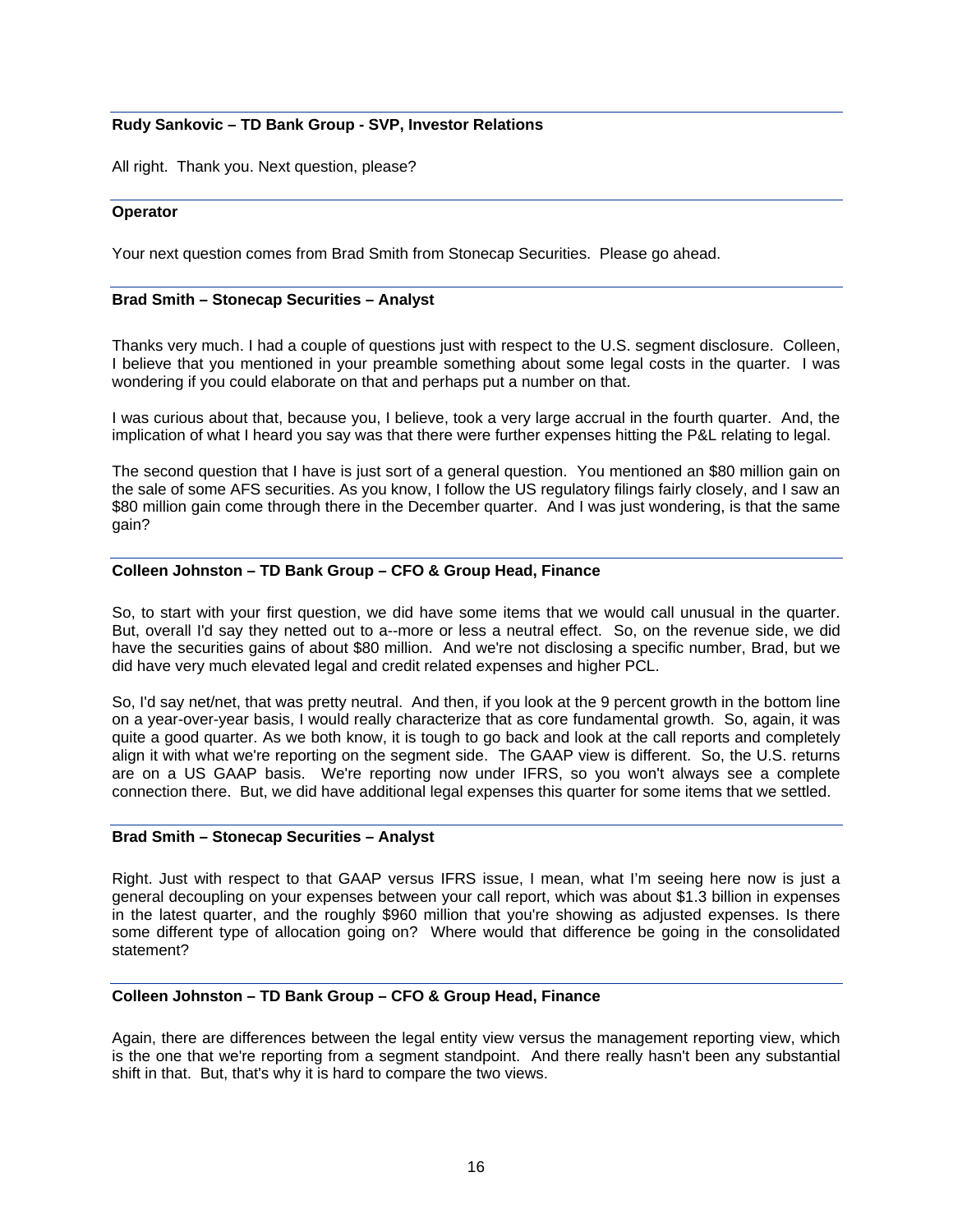### **Brad Smith – Stonecap Securities – Analyst**

But, accounting differences aside, the legal view ends up going somewhere in the management view, does it not?

### **Colleen Johnston – TD Bank Group – CFO & Group Head, Finance**

Yeah. I mean, that would be the starting point, typically, for the segment results is you would have the legal entity view. And then, again, you may have other items that relate to that entity but may not be incurred directly in the entity. So, those are some of the differences that do come about.

#### **Brad Smith – Stonecap Securities – Analyst**

Okay. Thanks so much.

#### **Rudy Sankovic – TD Bank Group - SVP, Investor Relations**

Thanks, Brad. Next question, please?

#### **Operator**

Your next question comes from Peter Routledge from National Bank Financial. Please go ahead.

#### **Peter Routledge – National Bank Financial – Analyst**

Thanks very much. I was just noticing, on page 29 of your report to shareholders, the assets to capital multiple kind of ticked up for the first six months of this year pretty significantly to 18.1 from 17.2. So, what's driving that? Is that just loan growth and deposit growth in Canada and the U.S. - A? And B, how much of that is a resistor to future balance sheet growth, given that you're getting closer to the OSFI limit?

#### **Colleen Johnston – TD Bank Group – CFO & Group Head, Finance**

So, we're quite comfortable with where we are right now on the assets to capital multiple at 18. We've still got lots of room. IFRS is impacting that result to a certain extent. And then, we also had a balance sheet re-class this quarter which added to our assets so that we would have seen a bit of a tick up in that. That was accounting related to certain wholesale assets. But, overall we're quite comfortable with where we are on that ratio.

#### **Peter Routledge – National Bank Financial – Analyst**

That'll, under IFRS, be more, you can correct me if I'm wrong, but it seems like that'll be more of a gaining capital issue than, say, the tier one or common equity tier one ratio.

Given that, does it change how you look at the marginal profitability of a loan? Does a low spread product like a Canadian mortgage look to be like a weaker ROE product than, say, a commercial loan, given that you're going to be near the limit on that ACM ratio?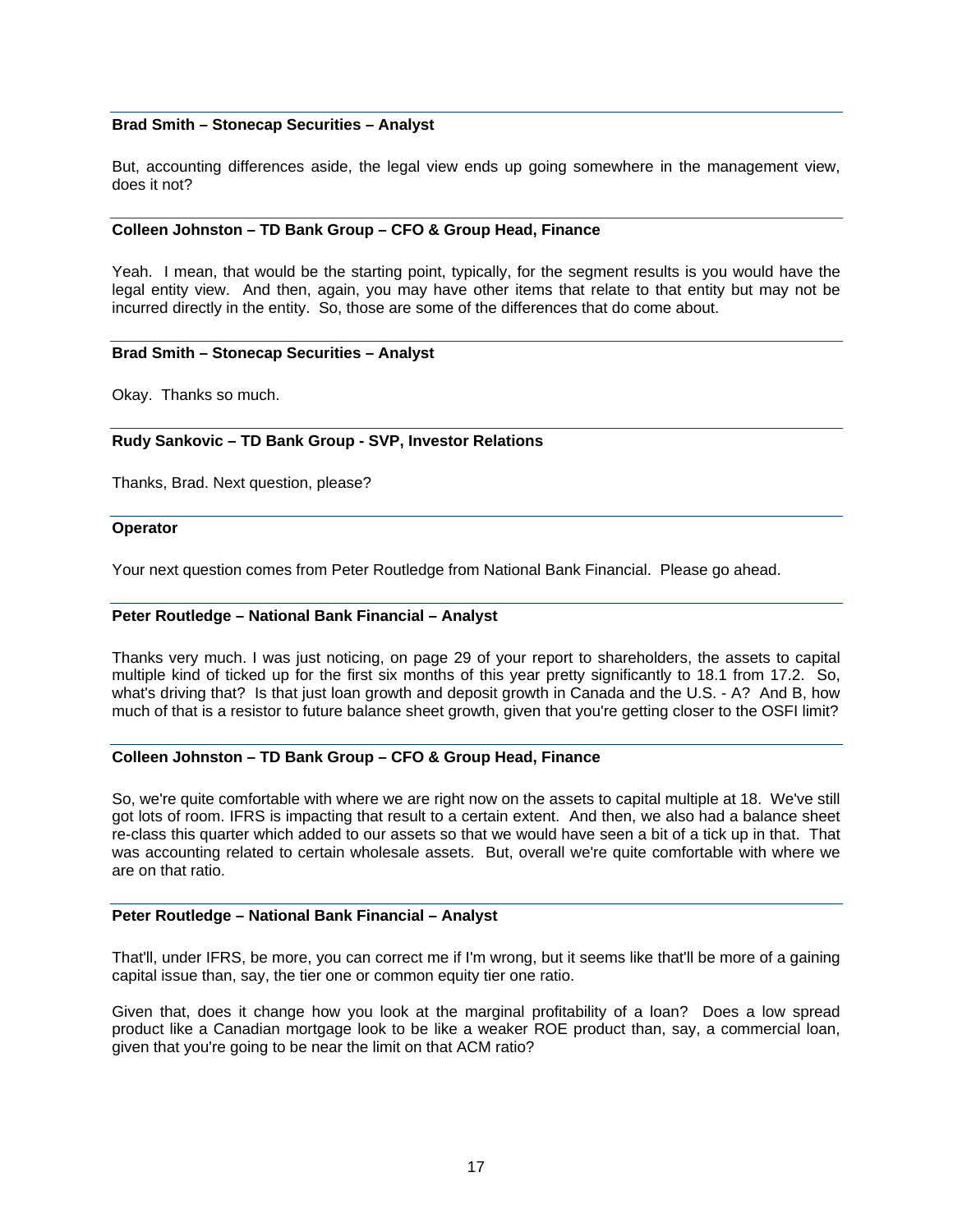### **Colleen Johnston – TD Bank Group – CFO & Group Head, Finance**

The boss wants to take this one.

### **Ed Clark – TD Bank Group – Group President & CEO**

I think at the margin we are still bound by risk-weighted assets rather than the leverage tests even under Basel III. So, I think for the moment, there is a point where you could so de-risk the bank that you would actually change your capital allocation models. But, for the moment, we're using a risk-weighted capital test.

#### **Peter Routledge – National Bank Financial – Analyst**

Okay. Thanks.

#### **Rudy Sankovic – TD Bank Group - SVP, Investor Relations**

Thanks, Peter. Next question, please?

#### **Operator**

Your next question comes from Gabriel Dechaine from Credit Suisse. Please go ahead.

#### **Gabriel Dechaine – Credit Suisse – Analyst**

Good afternoon. Just a question here on the mortgage book, just the maturation of it or the rollover, I guess. As I understand it, in '08/'09, spreads were, in the 200 basis points range and now they're in the 80 basis points range. What percentage of the book has already kind of re-priced at those levels? And maybe those numbers are off.

And then, I also saw on page 17, the securitization--of the supplement, sorry. You had a big uptick in the securitized asset mortgages and the amortization of them as well up to the--securitized them out with \$7.6 billion, and they're usually in the three to four billion range, or closer to four. Is that some sort of sign of a big refinancing spike, or what's going on there? I don't quite understand it.

### **Colleen Johnston – TD Bank Group – CFO & Group Head, Finance**

Why don't I start with your second question, then we'll go back to Tim on the overall margins? So, yeah, when you look at that particular page, I think it's lines two and three looked quite inflated. They both were inflated, and you have to sort of look at the two more on a net basis. But, we did do some additional securitization this quarter which did affect line two. So, again, it's hard to sort of interpret the two lines individually is the way I would phrase it.

#### **Gabriel Dechaine – Credit Suisse – Analyst**

So, what--I can see why one would be--line two, the \$7.6 billion, you'd just choose to securitize a bunch. Why would the amortization spike up?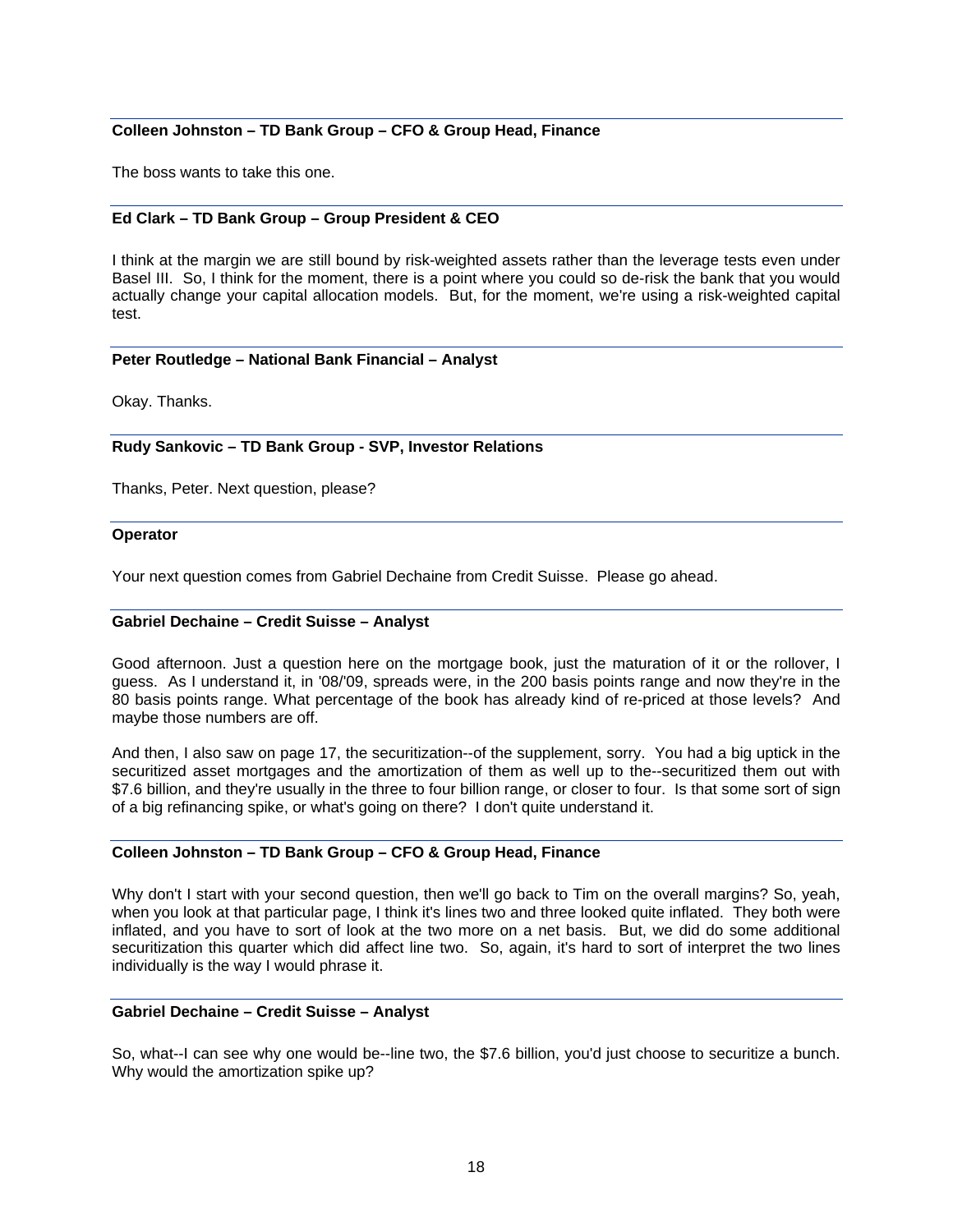## **Colleen Johnston – TD Bank Group – CFO & Group Head, Finance**

So, that becomes your--that's your pay down number. So, again, you have to look at the two, and you can top up, obviously. So, you have to look at the two more on a net basis.

#### **Gabriel Dechaine – Credit Suisse – Analyst**

So, that's people paying down their mortgages and you have to re-secure--or securitize new mortgages into the--?

### **Colleen Johnston – TD Bank Group – CFO & Group Head, Finance**

Right. We can top up in the pools.

#### **Gabriel Dechaine – Credit Suisse – Analyst**

So, it is refinancing activity?

### **Colleen Johnston – TD Bank Group – CFO & Group Head, Finance**

It can be, yeah.

#### **Gabriel Dechaine – Credit Suisse – Analyst**

Okay. All right. Thanks.

### **Colleen Johnston – TD Bank Group – CFO & Group Head, Finance**

Back to Tim on--.

#### **Tim Hockey – TD Bank Group – Group Head, Canadian Banking, Auto Finance, and Credit Cards**

Just generally on the real estate secured lending portfolios, your 200 basis point number was quite high. Traditionally, the margin on a mortgage, call it--whether it be HELOC fixed or a fixed mortgage is about- call it 85, 90 basis points.

We're running a little bit higher than that, I would say. But, it is drifting down, as you would see, because of primarily a mix shift. We have seen quite a shift from variable interest rate mortgages to fixed as people are taking advantage of low rates to lock in for longer term. But, the general margin erosion is onesies and twosies at best in that whole portfolio.

#### **Rudy Sankovic – TD Bank Group - SVP, Investor Relations**

Okay. Thank you. And next question, please?

#### **Operator**

Your next question comes from Sumit Malhotra from Macquarie Capital Markets. Please go ahead.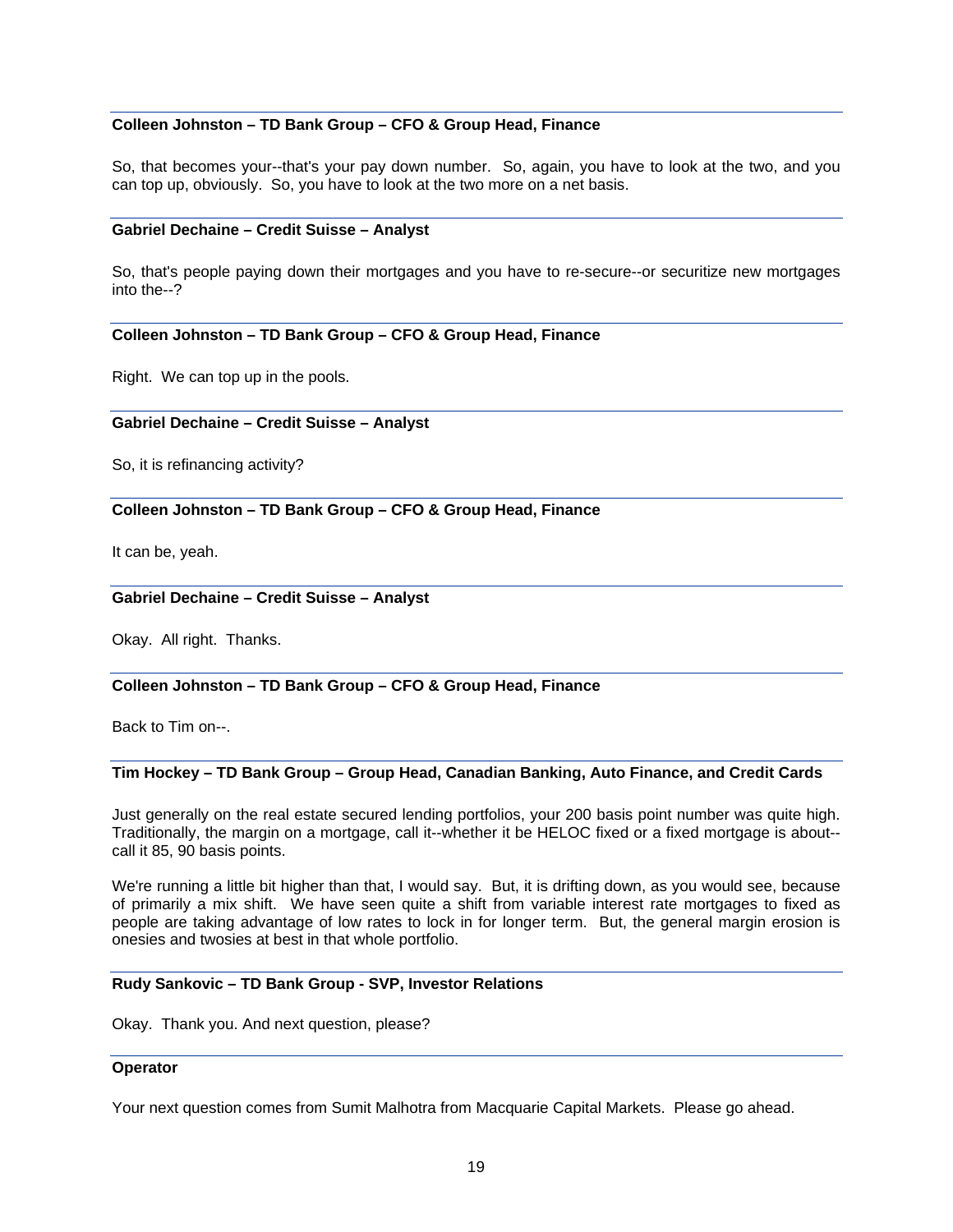### **Sumit Malhotra - Macquarie Capital Markets - Analyst**

Thanks. Good afternoon.

First, numbers very quickly for Tim Hockey. If I look at the balances, the "as at" balances for the Canadian portfolio on page 27 of your presentation, the credit card balance is down about \$400 million quarter-over-quarter. Can you remind me well, maybe first off, just tell me how much of this relates to the targeted MBNA runoff that you had communicated when that purchase was made?

And how much of that, I think it was the teaser rate portfolio that was going to be planned runoff. Where should we see that number settle out in terms of the planned runoff of that portfolio?

#### **Tim Hockey – TD Bank Group – Group Head, Canadian Banking, Auto Finance, and Credit Cards**

Yeah, let me just jump to the answer of your last question, which is we expect to see about \$1.6 billion runoff of that teaser rate at the end of this year pretty much. I would say that one of the factors we're finding out with MBNA, as you've heard from Colleen, there's no question that the credit performance of that book is better than we expected. And part of that has to do with the underlying economics of the teaser portfolio.

So, I would say our view is changing as to the quality of that business. So, we still expect to see the runoff of some of the business, but that was our--we're on plan for about a \$1.6 billion runoff of that book.

#### **Sumit Malhotra - Macquarie Capital Markets - Analyst**

And so, if I have the numbers right here, it was roughly \$7.4 billion when the acquisition closed in December that you added to your credit card portfolio. So, the \$1.6 is off that base?

# **Tim Hockey – TD Bank Group – Group Head, Canadian Banking, Auto Finance, and Credit Cards**

I think that was a couple of months of results. I think it's actually, we should sort of settle out at around the \$6.2, I think, is the number I have in my head in the forecast.

#### **Sumit Malhotra - Macquarie Capital Markets - Analyst**

Okay. So, that sounds right. And then, on capital, probably for Ed Clark. So, your Basel III communicated today is at 7.4%. I think it's fair to say you're adding roughly 30 basis points a quarter from normal course of operations.

I guess the feeling I have is that Basel talked about a floor of 7 percent. OSFI has indicated they'd like closer to 8. And then, after that, the banks would like, for lack of a better term, a little bit of walking around money. So, it certainly seems like you're going to get to that 8 percent level, perhaps 8 plus, by the end of the year. And please correct me if I'm wrong.

My question for you, TD has never been a bank that's been overly interested in buybacks, at least in the last number of years. It seems like the pace of acquisitions has slowed somewhat in the U.S. Can you remind us on how you're thinking about outlays for capital deployment and what priorities would be, particularly when you look at the operating environment as it is?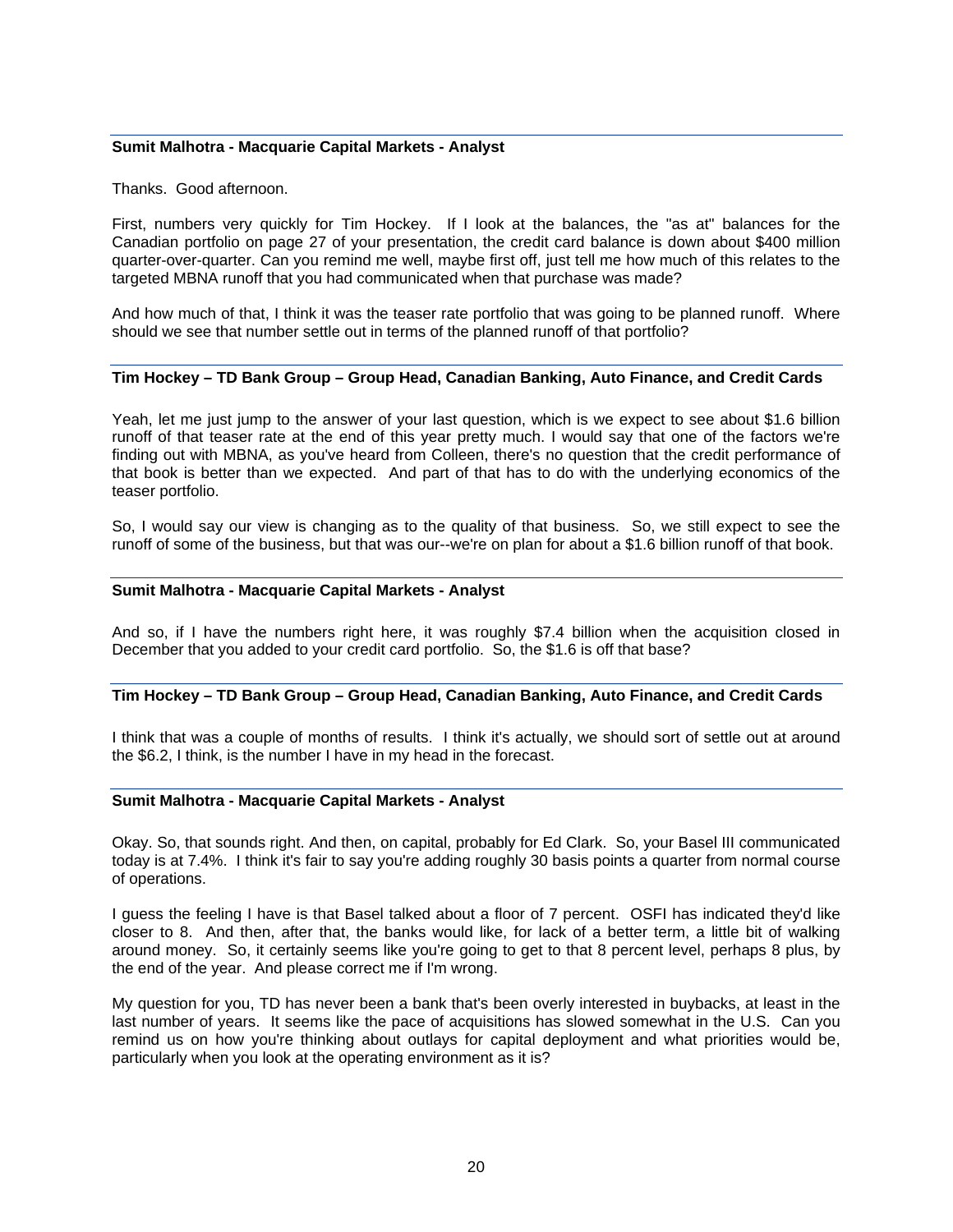### **Ed Clark – TD Bank Group – Group President & CEO**

I certainly look forward to the day where we have to answer that question and have, excess capital and try to figure out what to do with it.

I would say, in terms of acquisitions, our current focus has been and continues to be more on the asset side. As you know, we have a significant portfolio in the United States. And as margins thin on the deposit side, that does make sense if you can find the right assets and only if you find the right assets. And we probably walk away from 10 deals for every one that you might think of doing.

But, if we can find assets to put along that that earn a good rate of return on the incremental capital, then we would redeploy capital to do that. So far, as I say, those have been hard to find that meet our test. But, I think that's probably the natural place we'd put capital for the moment.

#### **Sumit Malhotra - Macquarie Capital Markets - Analyst**

And is that number, if you're in the range of 8 to 8.5 percent, is that, in your mind, an excess capital position, or perhaps not yet with some of the changes that are happening on the regulatory front?

### **Ed Clark – TD Bank Group – Group President & CEO**

Yeah, I think we've indicated 7.5 to 8 for the year-end. And I think we're comfortable that we will certainly make that.

I think we're waiting for some guidance. I think most people assume that the guidance from OSFI is going to be 8 percent of what the national SIFI is. But, I think in the second half of this year there are going to be guidelines coming down from the FSB, and I think you will get some indication from OSFI as to the pace at which they want us to go to that.

So, I think by the end of the year, we'll have clarity about what that number is, what pace you have to get it, and what kind of cushion you'd want to have in getting there. But, we haven't got that guidance yet.

#### **Sumit Malhotra - Macquarie Capital Markets - Analyst**

**Thanks** 

### **Rudy Sankovic – TD Bank Group - SVP, Investor Relations**

Okay. Thanks, Sumit. Next question, please?

#### **Operator**

Your next question comes from Mario Mendonca of Canaccord Genuity. Please go ahead.

#### **Mario Mendonca - Canaccord Genuity - Analyst**

Good afternoon. For Tim Hockey, the slowdown in real estate secured lending was apparent at your bank and many others. And my suspicion, of course, and this has been, I think, confirmed by what some of the retail--or what some of the brokers are saying, mortgage brokers, that is, is that the banks really did pull back, not so much in pricing but in other ways. Could you talk about what TD did to slow down the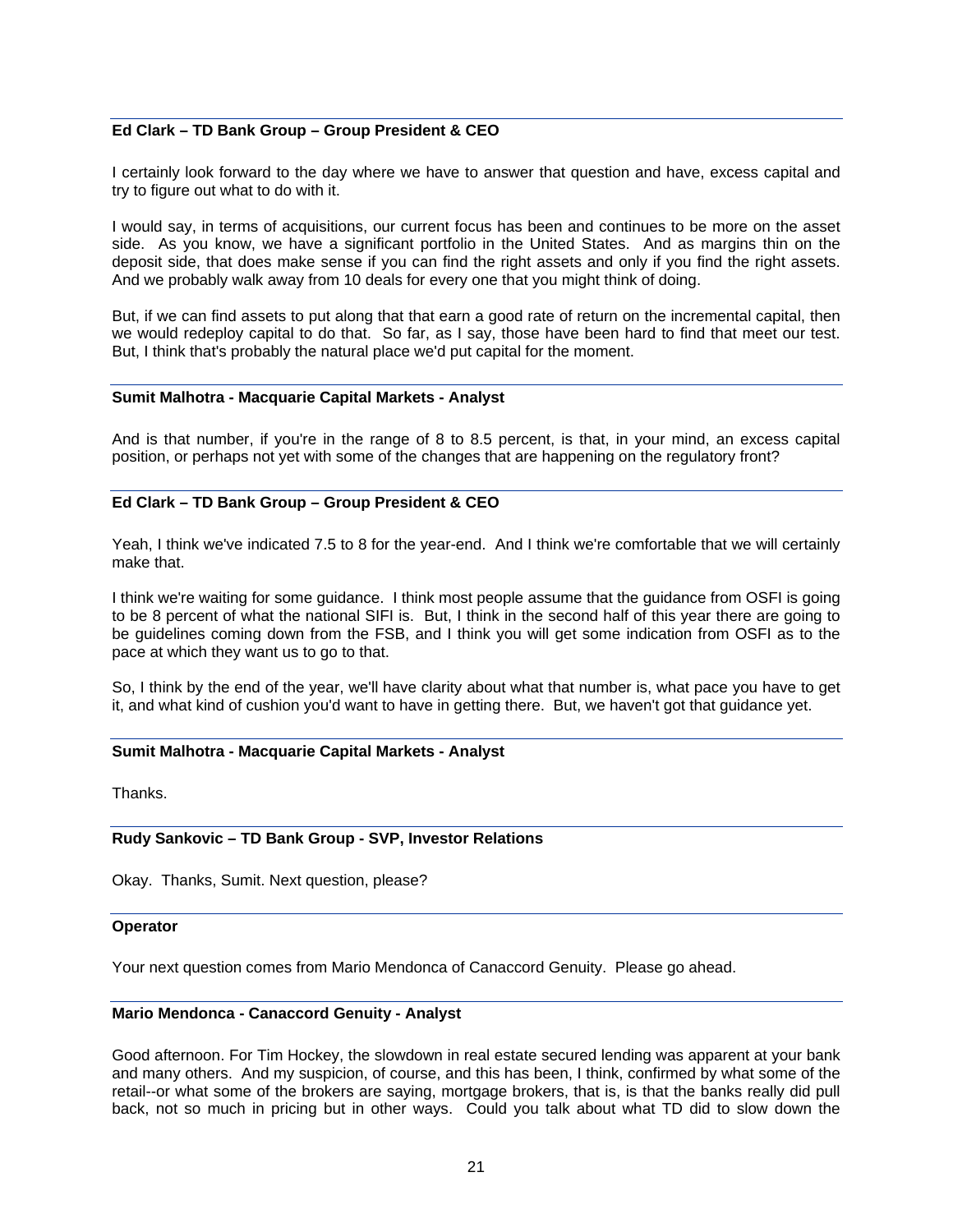mortgage growth? And then, secondarily, is there anything else planned for the next quarter, or are you pretty much content with where you are now?

# **Tim Hockey – TD Bank Group – Group Head, Canadian Banking, Auto Finance, and Credit Cards**

In terms of additional actions?

### **Mario Mendonca - Canaccord Genuity - Analyst**

Yeah.

# **Tim Hockey – TD Bank Group – Group Head, Canadian Banking, Auto Finance, and Credit Cards**

Again, tough to judge. I would say the actions that we've taken, for example, is tighten up on our not income verified lending, what's known in the industry as equity lending. That was at a level that we thought was too high, so that did have an effect in the last quarter.

There have been other smaller items, but it's no one large lever that's been pulled. I think the effects of the levers to date will continue to be felt over the next little while. And as we've said, obviously that's even before the OSFI guidelines.

#### **Mario Mendonca - Canaccord Genuity - Analyst**

Do you anticipate introducing anything brand new into Q3 that you hadn't already introduced in Q2 to slow down lending growth?

# **Tim Hockey – TD Bank Group – Group Head, Canadian Banking, Auto Finance, and Credit Cards**

No.

### **Mario Mendonca - Canaccord Genuity - Analyst**

No. Okay. And then, just a quick follow up on expenses. Colleen, you referred to the back half of the year expense levels being higher. That's entirely consistent with what we've seen in prior years. But, if I could take you back to Q4 '11 when expenses really popped, something like \$300 million sequentially, and there were a number of reasons for that, pension expense, for example, is that the sort of thing you would guide us to again in Q4 2012, another significant move? Or, was that specific to Q4 '11?

### **Colleen Johnston – TD Bank Group – CFO & Group Head, Finance**

We do tend to have a pattern of much larger expenses in the fourth quarter of each year. So, it was a larger increase last year, but we did have that same phenomenon in 2010.

So, we're doing a lot of thinking about that as a management team and looking at our forecasts. I think, Mario, I'll be in a better position to give you an update on that outlook by the end of next quarter.

But, typically we do see a bit of a slower start, in particular on some of our initiative spend, which tends to be a bit lower earlier in the year, and then that does tend to ramp up towards the end of the year. So, it's something that's very much on our radar at the moment. But, I'll give you more guidance next quarter.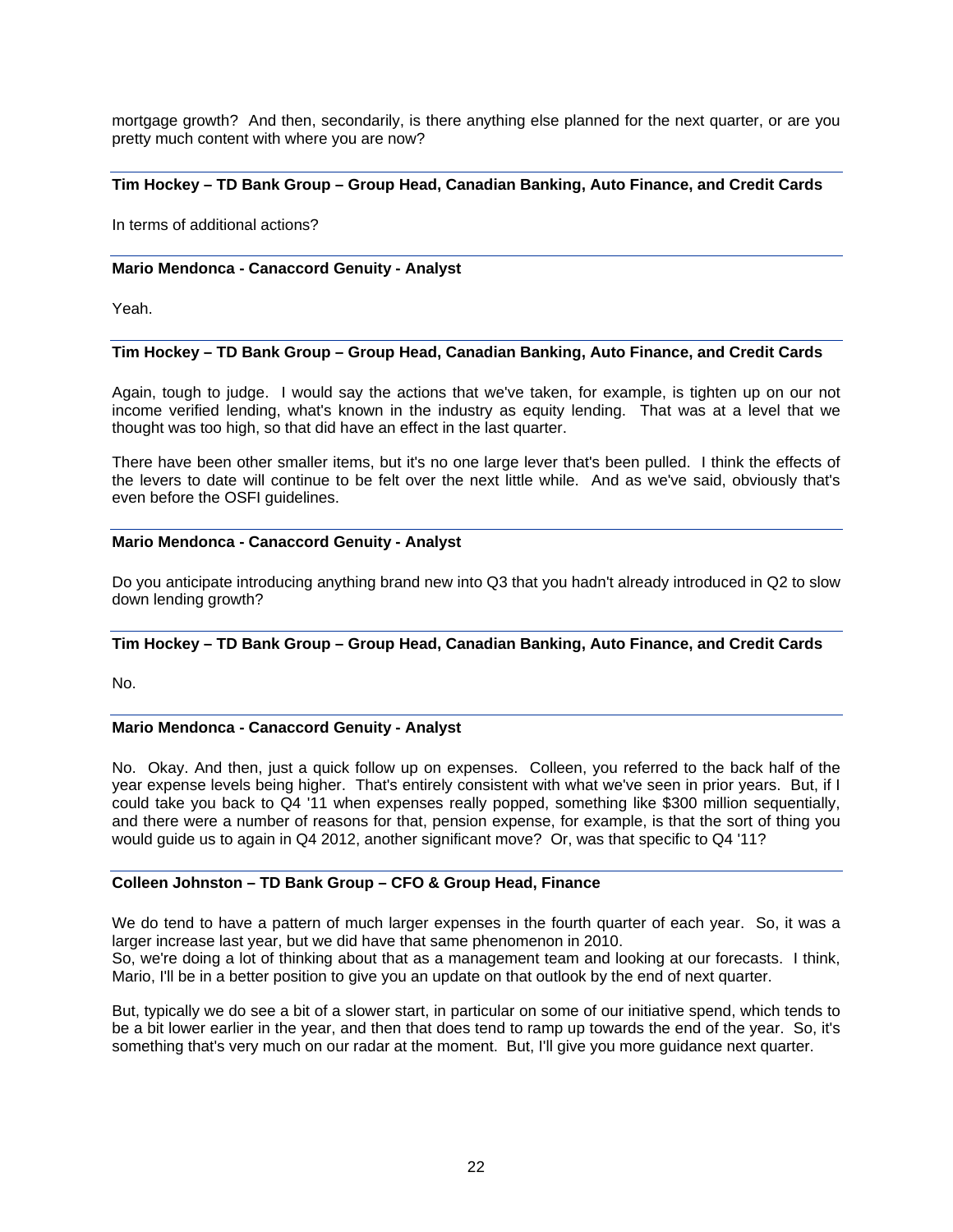#### **Mario Mendonca - Canaccord Genuity - Analyst**

But, is it conceivable we could see that kind of a \$300 million move quarter-to-quarter, or is that something you really want to wait to guide us on later?

#### **Ed Clark – TD Bank Group – Group President & CEO**

So, I would say that our preference would be not to have a number as large as that.

#### **Mario Mendonca - Canaccord Genuity - Analyst**

I got it. Thank you.

#### **Colleen Johnston – TD Bank Group – CFO & Group Head, Finance**

I was going to say it's not out of the question. But, anyway, we'll see where we end up. I hope Ed is right.

#### **Rudy Sankovic – TD Bank Group - SVP, Investor Relations**

Okay.

# **Mario Mendonca - Canaccord Genuity - Analyst**

Thank you.

### **Rudy Sankovic – TD Bank Group - SVP, Investor Relations**

We've got time for--thanks, Mario--one more question, please, and then we'll end the call with Ed's remarks.

#### **Operator**

Your next question comes from Darko Mihelic from Cormark Securities. Please go ahead.

#### **Darko Mihelic – Cormark Securities – Analyst**

Okay. Rudy, I'm going to sneak in two.

Tim, real quickly, I've heard some concern that appraisal values in Canada, some people are nervous about them. Can you discuss that? Made any changes at TD?

And then, my second question, also for Tim, is it looks as though deposit rates in the GIC market are spiking at the short end. It looks like TD might be one of the leaders in there, especially in the broker market. Wondering if you could talk to that as to why you would do that and, secondly, what impact, if any, that could possibly have on you.

### **Mark Chauvin – TD Bank Group – Group Head & Chief Risk Officer**

Darko, it's Mark Chauvin. I'll take the first question on the appraisal values in Canada.